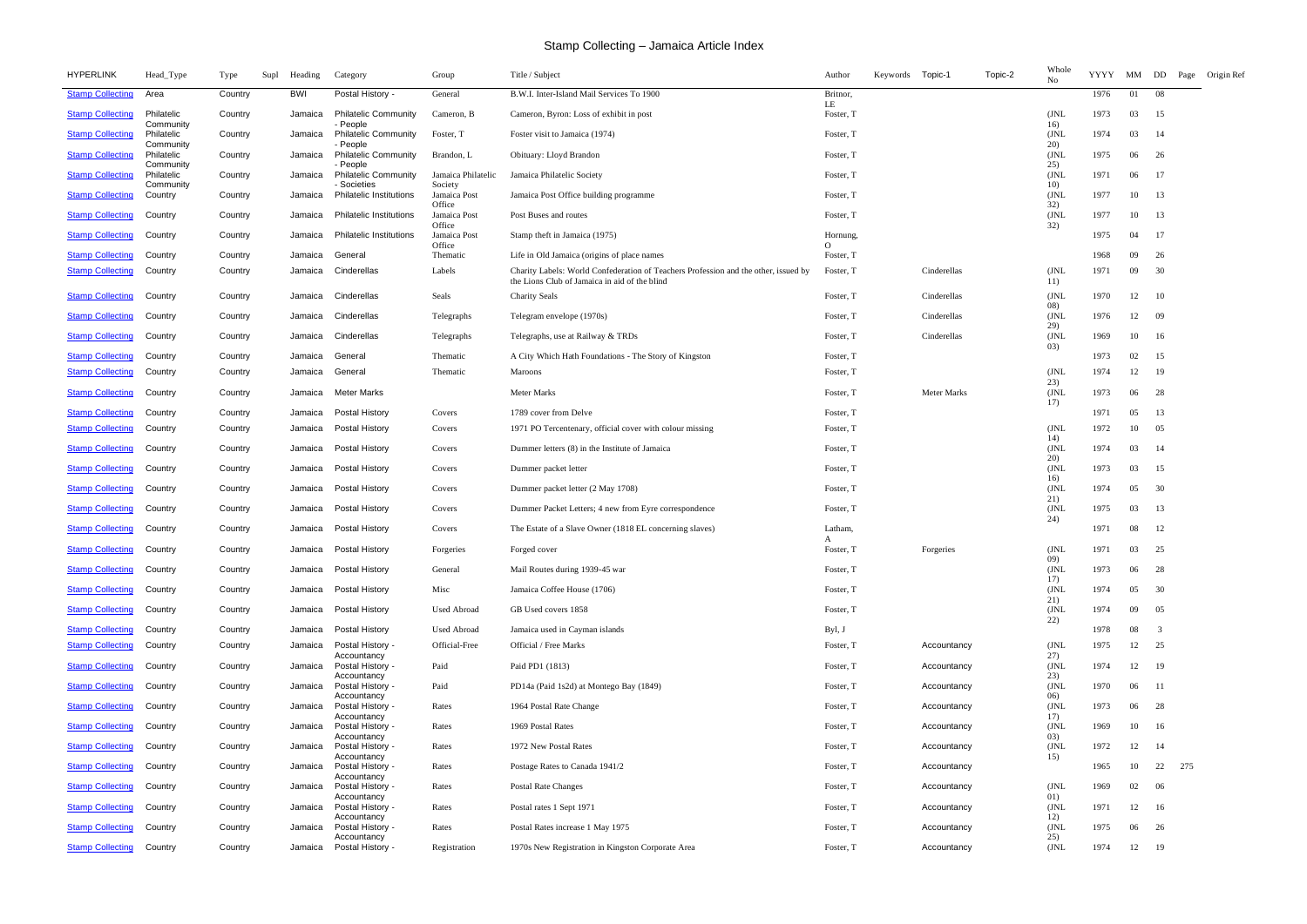| <b>HYPERLINK</b>        | Head_Type | Type<br>Supl | Heading | Category                                  | Group                  | Title / Subject                                                                  | Author     | Keywords | Topic-1      | Topic-2 | Whole<br>No   | YYYY |     |     |     | MM DD Page Origin Ref |
|-------------------------|-----------|--------------|---------|-------------------------------------------|------------------------|----------------------------------------------------------------------------------|------------|----------|--------------|---------|---------------|------|-----|-----|-----|-----------------------|
|                         |           |              |         | Accountancy                               |                        |                                                                                  |            |          |              |         | 23)           |      |     |     |     |                       |
| <b>Stamp Collecting</b> | Country   | Country      | Jamaica | Postal History -<br>Accountancy           | To Pay                 | MORE-TO-PAY (D1) (1844)                                                          | Foster, T  |          | Accountancy  |         | (JNL<br>05)   | 1970 | 03  | 26  |     |                       |
| <b>Stamp Collecting</b> | Country   | Country      | Jamaica | Postal History -<br>Accountancy           | To Pay                 | MORE-TO-PAY (D1) (1844, 1859 & 1859)                                             | Foster, T  |          | Accountancy  |         | JNL<br>07)    | 1970 | 10  | 22  |     |                       |
| <b>Stamp Collecting</b> | Country   | Country      | Jamaica | Postal History<br>Accountancy             | To Pay                 | To Pay 4 (TP4)                                                                   | Foster, T  |          | Accountancy  |         | JNL<br>02)    | 1969 | 05  | 22  |     |                       |
| <b>Stamp Collecting</b> | Country   | Country      | Jamaica | Postal History<br>Accountancy             | To Pay                 | To Pay TP3                                                                       | Foster, T  |          | Accountancy  |         | (JNL)<br>09)  | 1971 | 03  | 25  |     |                       |
| <b>Stamp Collecting</b> | Country   | Country      |         | Jamaica Postal History<br>Accountancy     | To Pay                 | To Pay TP4 (1859)                                                                | Foster, T  |          | Accountancy  |         | (JNL<br>13)   | 1972 | 06  | 15  |     |                       |
| <b>Stamp Collecting</b> | Country   | Country      | Jamaica | Postal History<br>Instructional           | Cachets                | Cachet: 'FLAG OFFICER /ROYAL YACHTS' of March 1st, 1966                          | Foster, T  |          |              |         | (JNI)<br>23)  | 1974 | 12  | 19  |     |                       |
| <b>Stamp Collecting</b> | Country   | Country      | Jamaica | Postal History ·<br>Instructional         | Cachets                | Cachets: Victualling & Office (1824)                                             | Foster, T  |          |              |         | JNL<br>25)    | 1975 | 06  | 26  |     |                       |
| <b>Stamp Collecting</b> | Country   | Country      | Jamaica | Postal History<br>Instructional           | Cachets                | Commercial Rooms CR8 lkd (1843)                                                  | Foster, T  |          |              |         | (JNL)<br>31)  | 1976 | 06  | 30  |     |                       |
| <b>Stamp Collecting</b> | Country   | Country      |         | Jamaica Postal History -<br>Instructional | Cachets                | FAC Barclay & Co                                                                 | Foster, T  |          |              |         | (JNL<br>02)   | 1969 | 05  | 22  |     |                       |
| <b>Stamp Collecting</b> | Country   | Country      | Jamaica | Postal History<br>Instructional           | Cachets                | Forwarding Agent Commercial Rooms                                                | Britnor, L |          |              |         |               | 1963 | -11 |     | 367 |                       |
| <b>Stamp Collecting</b> | Country   | Country      | Jamaica | Postal History -<br>Instructional         | Cachets                | Forwarding Agent Cachet                                                          | Foster, T  |          |              |         | (JNL<br>11)   | 1971 | 09  | 30  |     |                       |
| <b>Stamp Collecting</b> | Country   | Country      | Jamaica | Postal History<br>Instructional           | Cachets                | Forwarding Agent Cachet (1851)                                                   | Foster, T  |          |              |         | (JNL<br>31)   | 1976 | 06  | 30  |     |                       |
| <b>Stamp Collecting</b> | Country   | Country      | Jamaica | Postal History<br>Instructional           | Cachets                | Forwarding agent cachet: Darrell & Barclay  (1843)                               | Foster, T  |          |              |         | (JNL)<br>15)  | 1972 | 12  | -14 |     |                       |
| <b>Stamp Collecting</b> | Country   | Country      | Jamaica | Postal History<br>Instructional           | Cachets                | Forwarding agent cachet: Harrison  (1835)                                        | Foster, T  |          |              |         | (JNL<br>15)   | 1972 | 12  | 14  |     |                       |
| <b>Stamp Collecting</b> | Country   | Country      | Jamaica | Postal History -<br>Instructional         | Cachets                | Forwarding agent cachet: Marlow & La Bichey  (1844)                              | Foster, T  |          |              |         | (JNL)<br>15)  | 1972 | 12  | 14  |     |                       |
| <b>Stamp Collecting</b> | Country   | Country      | Jamaica | Postal History<br>Instructional           | Cachets                | <b>Forwarding Agent Cachets</b>                                                  | Foster, T  |          |              |         | ( JNL<br>09)  | 1971 | 03  | 25  |     |                       |
| <b>Stamp Collecting</b> | Country   | Country      | Jamaica | Postal History -<br>Instructional         | Cachets -<br>Publicity | Private Handstamp: SECOND CARIBBEAN INSURANCE CONFERENCE                         | Foster, T  |          |              |         | (JNL<br>30)   | 1976 | 03  | 10  |     |                       |
| <b>Stamp Collecting</b> | Country   | Country      |         | Jamaica Postal History<br>Instructional   | Condition              | Handstamp: MISTREATED IN THE / JAMAICA POST / MISTREATMENT /<br>REGRETTED (1967) | Foster, T  |          | Interrupted  |         | JNL<br>30)    | 1976 | 03  | 10  |     |                       |
| <b>Stamp Collecting</b> | Country   | Country      | Jamaica | Postal History -<br>Instructional         | <b>Express</b>         | Express handstamp 1895                                                           | Foster, T  |          |              |         | (JNL)<br>02)  | 1969 | 05  | 22  |     |                       |
| <b>Stamp Collecting</b> | Country   | Country      | Jamaica | Postal History -<br>Instructional         | <b>Express</b>         | Express handstamp 1895                                                           | Foster, T  |          |              |         | (JNL)<br>(07) | 1970 | 10  | 22  |     |                       |
| <b>Stamp Collecting</b> | Country   | Country      |         | Jamaica Postal History<br>Instructional   | Registration           | Ocho Rios Registration handstamp                                                 | Foster, T  |          | Registration |         | (JNL)<br>07)  | 1970 | 10  | 22  |     |                       |
| <b>Stamp Collecting</b> | Country   | Country      | Jamaica | Postal History<br>Instructional           | Registration           | Registered Letter (1938) with obling framed Registered                           | Foster, T  |          | Registration |         | (JNL<br>29)   | 1976 | 12  | -09 |     |                       |
| <b>Stamp Collecting</b> | Country   | Country      |         | Jamaica Postal History -<br>Instructional | Registration           | Registration labels                                                              | Foster, T  |          | Registration |         | (JNL<br>26)   | 1975 | 09  | 25  |     |                       |
| <b>Stamp Collecting</b> | Country   | Country      | Jamaica | Postal History -<br>Instructional         | Registration           | <b>Registration labels</b>                                                       | Foster, T  |          | Registration |         | (JNL<br>28)   | 1976 | 04  | 22  |     |                       |
| <b>Stamp Collecting</b> | Country   | Country      | Jamaica | Postal History -<br>Instructional         | Returned               | D3a Returned For Postage                                                         | Foster, T  |          | Interrupted  |         | (JNL<br>06)   | 1970 | 06  | -11 |     |                       |
| <b>Stamp Collecting</b> | Country   | Country      | Jamaica | Postal History -<br>Instructional         | Too Late               | Black River Too Late TL6 (1848)                                                  | Foster, T  |          | Interrupted  |         | (JNL<br>31)   | 1976 | 06  | 30  |     |                       |
| <b>Stamp Collecting</b> | Country   | Country      | Jamaica | Postal History -<br>Instructional         | Too Late               | Too Late TL1 (1812)                                                              | Foster, T  |          | Interrupted  |         | (JNL<br>23)   | 1974 | 12  | 19  |     |                       |
| <b>Stamp Collecting</b> | Country   | Country      |         | Jamaica Postal History -<br>Instructional | Transit                | <b>Transit TR10 (1901)</b>                                                       | Foster, T  |          | Interrupted  |         | (JNL<br>16)   | 1973 | 03  | 15  |     |                       |
| <b>Stamp Collecting</b> | Country   | Country      |         | Jamaica Postal History -<br>Instructional | Transit                | Transit TR9 ekd (20 Oct 1874)                                                    | Foster, T  |          | Interrupted  |         | (JNL<br>24)   | 1975 | 03  | 13  |     |                       |
| <b>Stamp Collecting</b> | Country   | Country      | Jamaica | Postal History -<br>Locations             | Offices / Marks        | 1960s /70s Postal Agencies with TRDs                                             | Foster, T  |          |              |         | (JNL<br>13)   | 1972 | 06  | 15  |     |                       |
| <b>Stamp Collecting</b> | Country   | Country      | Jamaica | Postal History -<br>Locations             | Offices / Marks        | 1968 New Postal Agencies                                                         | Foster, T  |          |              |         | (JNL<br>01)   | 1969 | 02  | 06  |     |                       |
| <b>Stamp Collecting</b> | Country   | Country      | Jamaica | Postal History -<br>Locations             | Offices / Marks        | 1968/9 Postal Agencies with TRDs                                                 | Foster, T  |          |              |         | (JNL<br>02)   | 1969 | 05  | 22  |     |                       |
| <b>Stamp Collecting</b> | Country   | Country      | Jamaica | Postal History -<br>Locations             | Offices / Marks        | 1969 Postal Agencies with TRDs                                                   | Foster, T  |          |              |         | (JNL)<br>03)  | 1969 | 10  | 16  |     |                       |
| <b>Stamp Collecting</b> | Country   | Country      | Jamaica | Postal History -<br>Locations             | Offices / Marks        | 1969 Postal Agencies with TRDs                                                   | Foster, T  |          |              |         | (JNL)<br>05)  | 1970 | 03  | 26  |     |                       |
| <b>Stamp Collecting</b> | Country   | Country      | Jamaica | Postal History -<br>Locations             | Offices / Marks        | 1970 Postal Agencies with TRDs                                                   | Foster, T  |          |              |         | (JNL)<br>06)  | 1970 | 06  | -11 |     |                       |
| <b>Stamp Collecting</b> | Country   | Country      | Jamaica | Postal History -<br>Locations             | Offices / Marks        | 1970 Postal Agencies with TRDs                                                   | Foster, T  |          |              |         | (JNL<br>07)   | 1970 | 10  | 22  |     |                       |
| <b>Stamp Collecting</b> | Country   | Country      | Jamaica | Postal History -<br>Locations             | Offices / Marks        | 1970 Postal Agencies with TRDs                                                   | Foster, T  |          |              |         | (JNL<br>08)   | 1970 | 12  | 10  |     |                       |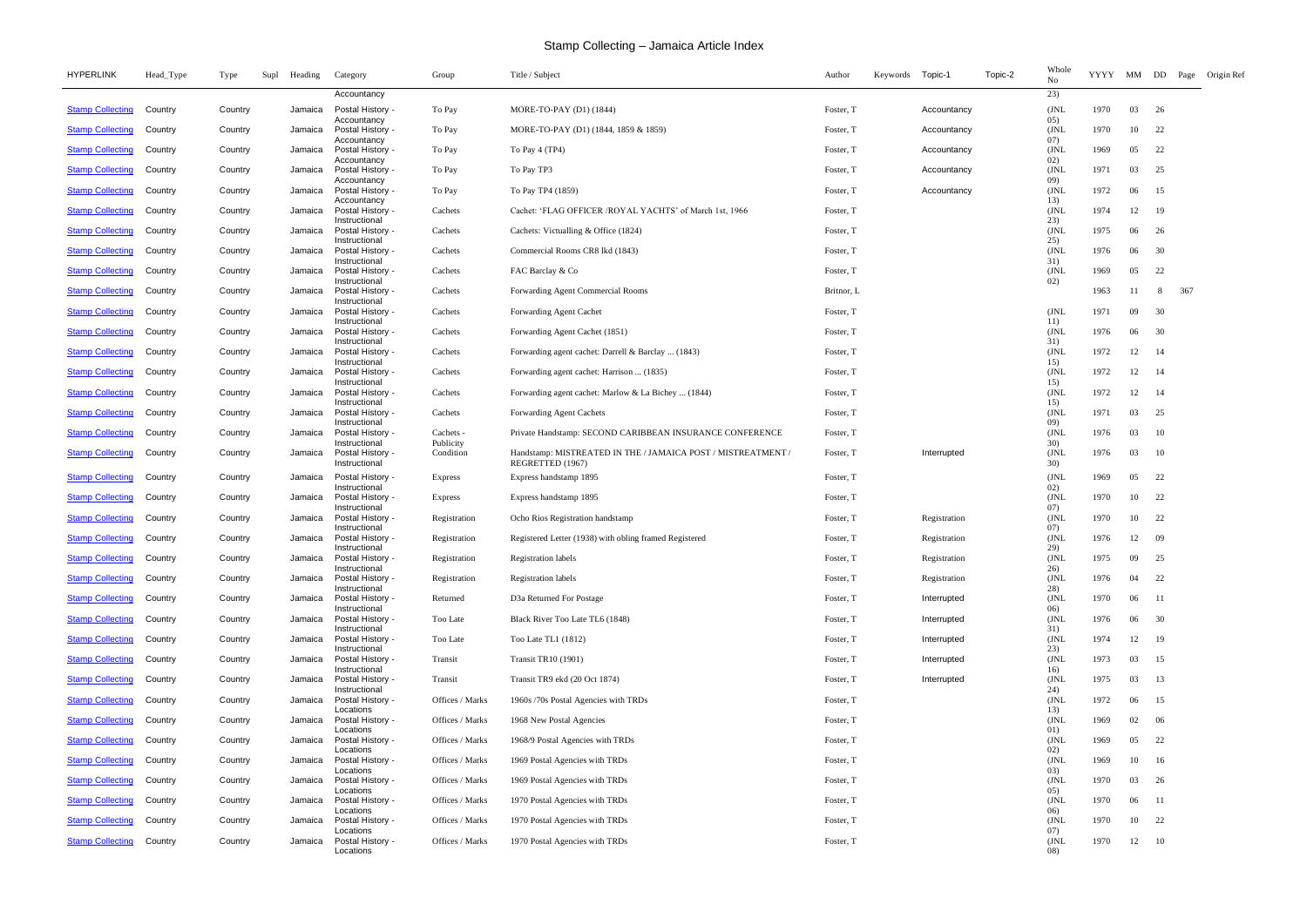| <b>HYPERLINK</b>        | Head_Type | Type    | Heading<br>Supl | Category                                   | Group           | Title / Subject                                                            | Keywords Topic-1<br>Topic-2<br>Author | Whole<br>No | YYYY | MM DD |      | Page Origin Ref |  |
|-------------------------|-----------|---------|-----------------|--------------------------------------------|-----------------|----------------------------------------------------------------------------|---------------------------------------|-------------|------|-------|------|-----------------|--|
| <b>Stamp Collecting</b> | Country   | Country | Jamaica         | Postal History -<br>Locations              | Offices / Marks | 1970 Postal Agencies with TRDs                                             | Foster, T                             | (JNL<br>09) | 1971 | 03    | 25   |                 |  |
| <b>Stamp Collecting</b> | Country   | Country | Jamaica         | Postal History -<br>Locations              | Offices / Marks | 1971 Postal Agencies with TRDs                                             | Foster, T                             | (JNL<br>11) | 1971 | 09    | 30   |                 |  |
| <b>Stamp Collecting</b> | Country   | Country | Jamaica         | Postal History -<br>Locations              | Offices / Marks | 1971 Postal Agencies with TRDs                                             | Foster, T                             | (JNL<br>12) | 1971 | 12    | 16   |                 |  |
| <b>Stamp Collecting</b> | Country   | Country | Jamaica         | Postal History -<br>Locations              | Offices / Marks | 1972 New Postal Agencies with TRDs                                         | Foster, T                             | (JNL<br>14) | 1972 | 10    | 05   |                 |  |
| <b>Stamp Collecting</b> | Country   | Country | Jamaica         | Postal History -<br>Locations              | Offices / Marks | 1972 New Postal Agencies with TRDs                                         | Foster, T                             | (JNL<br>15) | 1972 | 12    | -14  |                 |  |
| <b>Stamp Collecting</b> | Country   | Country | Jamaica         | Postal History -<br>Locations              | Offices / Marks | 1972 New Postal Agencies with TRDs                                         | Foster, T                             | (JNL<br>16) | 1973 | 03    | 15   |                 |  |
| <b>Stamp Collecting</b> | Country   | Country | Jamaica         | Postal History -<br>Locations              | Offices / Marks | 1972/3 New Postal Agencies with TRDs                                       | Foster, T                             | (JNL<br>18) | 1973 | 09    | 13   |                 |  |
| <b>Stamp Collecting</b> | Country   | Country | Jamaica         | Postal History -<br>Locations              | Offices / Marks | 1972/3 New Postal Agencies with TRDs                                       | Foster, T                             | (JNL<br>19) | 1973 | 12    | -20  |                 |  |
| <b>Stamp Collecting</b> | Country   | Country | Jamaica         | Postal History -<br>Locations              | Offices / Marks | 1974 Agencies & TRDs                                                       | Foster, T                             | (JNL<br>23) | 1974 | 12    | -19  |                 |  |
| <b>Stamp Collecting</b> | Country   | Country | Jamaica         | Postal History -<br>Locations              | Offices / Marks | 1974 Agencies & TRDs                                                       | Foster, T                             | (JNL        | 1975 | 03    | 13   |                 |  |
| <b>Stamp Collecting</b> | Country   | Country | Jamaica         | Postal History -<br>Locations              | Offices / Marks | 1974 Agencies & TRDs                                                       | Foster, T                             | 24)<br>(JNL | 1975 | 06    | 26   |                 |  |
| <b>Stamp Collecting</b> | Country   | Country | Jamaica         | Postal History -                           | Offices / Marks | 1975 Agencies & TRDs                                                       | Foster, T                             | 25)<br>(JNL | 1975 | 12    | 25   |                 |  |
| <b>Stamp Collecting</b> | Country   | Country | Jamaica         | Locations<br>Postal History -<br>Locations | Offices / Marks | 1975 Agencies, MSR & TRDs                                                  | Foster, T                             | 27)<br>(JNL | 1976 | 04    | 22   |                 |  |
| <b>Stamp Collecting</b> | Country   | Country | Jamaica         | Postal History -                           | Offices / Marks | 1976 Agencies, MSR & TRDs                                                  | Foster, T                             | 28)<br>(JNL | 1976 | 12    | -09  |                 |  |
| <b>Stamp Collecting</b> | Country   | Country | Jamaica         | Locations<br>Postal History -              | Offices / Marks | 1977 Agencies, MSR & TRDs                                                  | Foster, T                             | 29)<br>(JNL | 1976 | 06    | 30   |                 |  |
| <b>Stamp Collecting</b> | Country   | Country | Jamaica         | Locations<br>Postal History -              | Offices / Marks | Airports: Received At / [Palisadoes or Montego] Airport TRD                | Foster, T                             | 31)         | 1974 | 06    | 27   |                 |  |
| <b>Stamp Collecting</b> | Country   | Country | Jamaica         | Locations<br>Postal History -              | Offices / Marks | Alexandria T4b (1834)                                                      | Foster, T                             | (JNL        | 1973 | 09    | 13   |                 |  |
| <b>Stamp Collecting</b> | Country   | Country | Jamaica         | Locations<br>Postal History -              | Offices / Marks | Annotto Bay P3 lkd (1864)                                                  | Foster, T                             | 18)<br>(JNL | 1976 | 06    | 30   |                 |  |
| <b>Stamp Collecting</b> | Country   | Country | Jamaica         | Locations<br>Postal History -              | Offices / Marks | Black River T <sub>4</sub> a (1825)                                        | Foster, T                             | 31)<br>(JNL | 1974 | 05    | 30   |                 |  |
| <b>Stamp Collecting</b> | Country   | Country | Jamaica         | Locations<br>Postal History -              | Offices / Marks | Bog Walk & Blue Mountain Offices in Jamaica Almanac                        | Foster, T                             | 21)<br>(JNL | 1970 | 12    | -10  |                 |  |
| <b>Stamp Collecting</b> | Country   | Country | Jamaica         | Locations<br>Postal History -              | Offices / Marks | Buff Bay P6 ekd (1854)                                                     | Foster, T                             | 08)<br>(JNL | 1973 | 12    | 20   |                 |  |
| <b>Stamp Collecting</b> | Country   | Country | Jamaica         | Locations<br>Postal History -              | Offices / Marks | Clarendon P7; Skeleton Types; P13 Salt River, Walker's Wood, Hampstead And | Foster, T                             | 19)         | 1969 | 04    | -17  |                 |  |
| <b>Stamp Collecting</b> | Country   | Country | Jamaica         | Locations<br>Postal History -              | Offices / Marks | Lacovia<br>Dry Harbour P12 cds                                             | Foster, T                             | (JNL        | 1969 | 12    | -18  |                 |  |
| <b>Stamp Collecting</b> | Country   | Country | Jamaica         | Locations<br>Postal History -              | Offices / Marks | Dry Harbour P12 cds                                                        | Foster, T                             | 04)<br>(JNL | 1970 | 03    | -26  |                 |  |
| <b>Stamp Collecting</b> | Country   | Country | Jamaica         | Locations<br>Postal History -              | Offices / Marks | Falmout T3a (1802-1815) & T3b (1808-1833)                                  | Foster, T                             | 05)<br>(JNL | 1971 | 03    | 25   |                 |  |
| <b>Stamp Collecting</b> | Country   | Country | Jamaica         | Locations<br>Postal History -              | Offices / Marks | Falmouth P10 (1863)                                                        | Foster, T                             | 09)<br>(JNL | 1971 | 03    | 25   |                 |  |
| <b>Stamp Collecting</b> | Country   | Country | Jamaica         | Locations<br>Postal History -              | Offices / Marks | Falmouth P10c lkd (1861)                                                   | Foster, T                             | 09)<br>(JNL | 1973 | 12    | 20   |                 |  |
| <b>Stamp Collecting</b> | Country   | Country | Jamaica         | Locations<br>Postal History -              | Offices / Marks | Falmouth P10c lkd (1865)                                                   | Foster, T                             | 19)<br>(JNL | 1976 | 06    | 30   |                 |  |
| <b>Stamp Collecting</b> | Country   | Country | Jamaica         | Locations<br>Postal History -              | Offices / Marks | Gayle P8 lkd (1869)                                                        | Foster, T                             | 31)<br>(JNL | 1976 | 12    | -09  |                 |  |
| <b>Stamp Collecting</b> | Country   | Country | Jamaica         | Locations<br>Postal History -              | Offices / Marks | Gordon Town P11 (1875)                                                     | Foster, T                             | 29)<br>(JNL | 1971 | 06    | 17   |                 |  |
| <b>Stamp Collecting</b> | Country   | Country | Jamaica         | Locations<br>Postal History -              | Offices / Marks | Green Pond T4a (1821)                                                      | Foster, T                             | 10)<br>(JNL | 1969 | 10    | 16   |                 |  |
| <b>Stamp Collecting</b> | Country   | Country | Jamaica         | Locations<br>Postal History -              | Offices / Marks | Hagley Park SC1e in purple 1971                                            | Foster, T                             | 03)<br>(JNL | 1972 | 10    | 05   |                 |  |
| <b>Stamp Collecting</b> | Country   | Country | Jamaica         | Locations<br>Postal History -              | Offices / Marks | Highgate P11                                                               | Foster, T                             | 14)<br>(JNL | 1970 | 06    | - 11 |                 |  |
| <b>Stamp Collecting</b> | Country   | Country | Jamaica         | Locations<br>Postal History -              | Offices / Marks | Highgate T3 (1802) & P11 (1860)                                            | Foster, T                             | 06)<br>(JNL | 1970 | 10    | -22  |                 |  |
| <b>Stamp Collecting</b> | Country   | Country | Jamaica         | Locations<br>Postal History -              | Offices / Marks | Hope Bay T3 (1802)                                                         | Foster, T                             | 07)<br>(JNL | 1970 | 10    | 22   |                 |  |
| <b>Stamp Collecting</b> | Country   | Country | Jamaica         | Locations<br>Postal History -              | Offices / Marks | Kings P11 (1885) on PSC                                                    | Foster, T                             | 07)<br>(JNL | 1972 | 06    | 15   |                 |  |
| <b>Stamp Collecting</b> | Country   | Country | Jamaica         | Locations<br>Postal History -              | Offices / Marks | Kings P11 (1887, 1890, 1891)                                               | Foster, T                             | 13)<br>(JNL | 1970 | 10    | 22   |                 |  |
| <b>Stamp Collecting</b> | Country   | Country | Jamaica         | Locations<br>Postal History -              | Offices / Marks | Kingston 1970 cds                                                          | Foster, T                             | 07)<br>(JNL | 1970 | 10    | 22   |                 |  |
|                         |           |         |                 | Locations                                  |                 |                                                                            |                                       | 07)         |      |       |      |                 |  |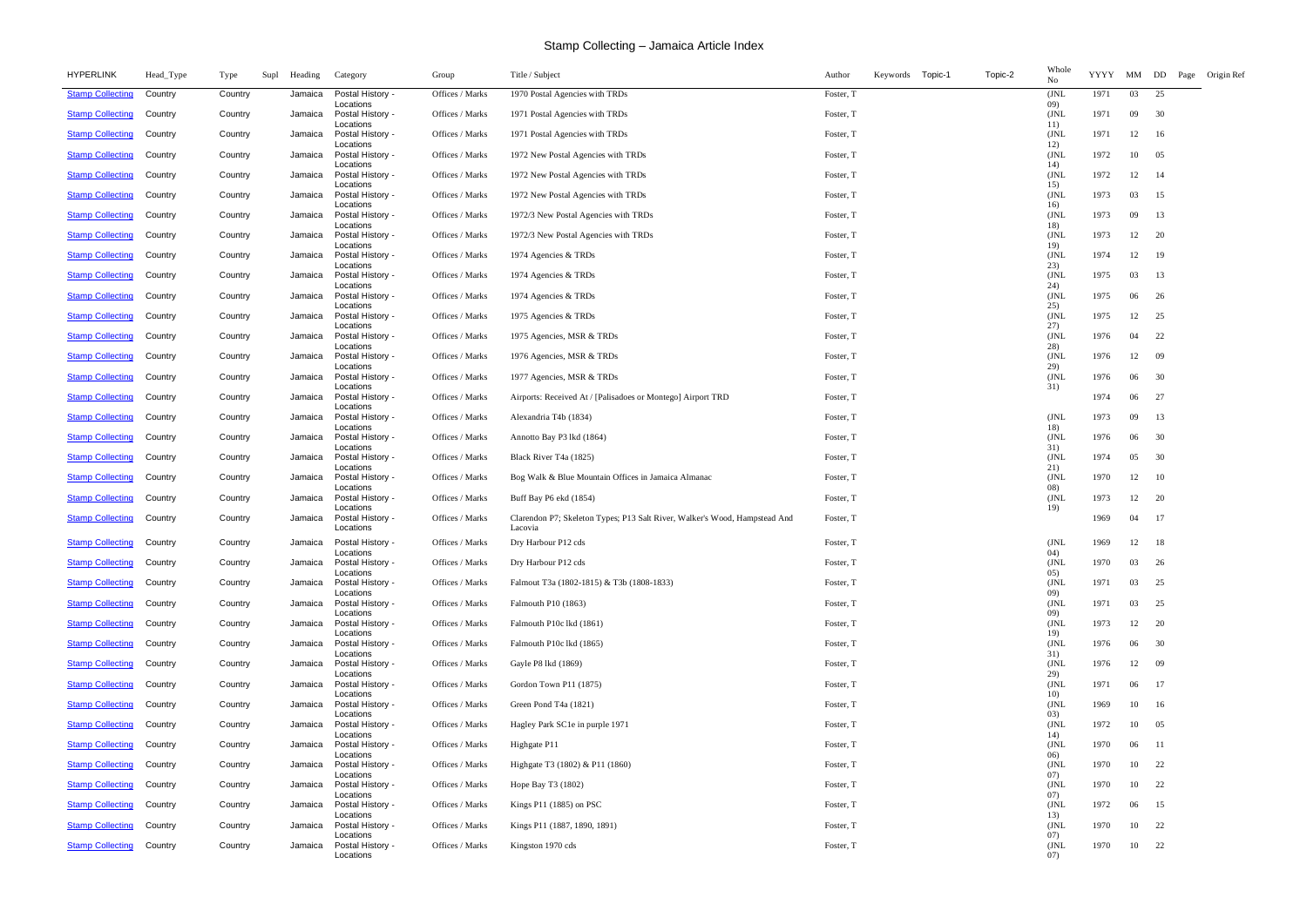| <b>HYPERLINK</b>                | Head_Type | Type    | Supl | Heading | Category                              | Group           | Title / Subject                                                         | Keywords Topic-1<br>Topic-2<br>Author | Whole<br>No  | YYYY | MM DD |      | Page Origin Ref |
|---------------------------------|-----------|---------|------|---------|---------------------------------------|-----------------|-------------------------------------------------------------------------|---------------------------------------|--------------|------|-------|------|-----------------|
| <b>Stamp Collecting</b>         | Country   | Country |      | Jamaica | Postal History -<br>Locations         | Offices / Marks | Kingston K1 $(1808)$                                                    | Foster, T                             | (JNL<br>25)  | 1975 | 06    | 26   |                 |
| <b>Stamp Collecting</b>         | Country   | Country |      | Jamaica | Postal History -<br>Locations         | Offices / Marks | Kingston K1 (1808) on incoming Ship Letter                              | Foster, T                             | (JNL<br>06)  | 1970 | 06    | - 11 |                 |
| <b>Stamp Collecting</b>         | Country   | Country |      | Jamaica | Postal History -<br>Locations         | Offices / Marks | Kingston K1 $(1808)$ on internal letter                                 | Foster, T                             | (JNL<br>13)  | 1972 | 06    | 15   |                 |
| <b>Stamp Collecting</b>         | Country   | Country |      | Jamaica | Postal History -<br>Locations         | Offices / Marks | Kingston K12a ekd 29 May 1911                                           | Foster, T                             | JNL<br>14)   | 1972 | 10    | 05   |                 |
| <b>Stamp Collecting</b>         | Country   | Country |      | Jamaica | Postal History -<br>Locations         | Offices / Marks | Kingston K9 C index (1864)                                              | Foster, T                             | (JNL<br>18)  | 1973 | 09    | 13   |                 |
| <b>Stamp Collecting</b>         | Country   | Country |      | Jamaica | Postal History -<br>Locations         | Offices / Marks | Lacovia P <sub>2a</sub>                                                 | Foster, T                             | (JNL)<br>15) | 1972 | 12    | -14  |                 |
| <b>Stamp Collecting</b>         | Country   | Country |      | Jamaica | Postal History -<br>Locations         | Offices / Marks | Lacovia T4a ekd (1827)                                                  | Foster, T                             | (JNL)<br>31) | 1976 | 06    | 30   |                 |
| <b>Stamp Collecting</b>         | Country   | Country |      | Jamaica | Postal History -<br>Locations         | Offices / Marks | Lacovia T4b (1836)                                                      | Foster, T                             | (JNL)<br>21) | 1974 | 05    | 30   |                 |
| <b>Stamp Collecting</b>         | Country   | Country |      | Jamaica | Postal History -<br>Locations         | Offices / Marks | Lluidas Vale SQC                                                        | Foster, T                             | (JNL<br>13)  | 1972 | 06    | 15   |                 |
| <b>Stamp Collecting</b>         | Country   | Country |      | Jamaica | Postal History -<br>Locations         | Offices / Marks | Long Road TRD (1938)                                                    | Foster, T                             | (JNL         | 1972 | 06    | 15   |                 |
| <b>Stamp Collecting</b>         | Country   | Country |      | Jamaica | Postal History -                      | Offices / Marks | Lucea P <sub>2</sub> a (1843)                                           | Foster, T                             | 13)<br>(JNL  | 1973 | 03    | 15   |                 |
| <b>Stamp Collecting</b>         | Country   | Country |      | Jamaica | Locations<br>Postal History -         | Offices / Marks | Manchioneal P2a                                                         | Foster, T                             | 16)<br>(JNL  | 1970 | 06    | -11  |                 |
| <b>Stamp Collecting</b>         | Country   | Country |      | Jamaica | Locations<br>Postal History -         | Offices / Marks | Manchioneal Skeleton P7 on GBU (1859) and P2a                           | Foster, T                             | 06)<br>(JNL  | 1970 | 03    | 26   |                 |
| <b>Stamp Collecting</b>         | Country   | Country |      | Jamaica | Locations<br>Postal History -         | Offices / Marks | Mandeville PD12 (1841)                                                  | Foster, T                             | 05)<br>(JNL  | 1971 | 03    | 25   |                 |
| <b>Stamp Collecting</b>         | Country   | Country |      | Jamaica | Locations<br>Postal History -         | Offices / Marks | May Hill P2a lkd (1862)                                                 | Foster, T                             | 09)<br>(JNL  | 1973 | 09    | 13   |                 |
| <b>Stamp Collecting</b>         | Country   | Country |      | Jamaica | Locations<br>Postal History -         | Offices / Marks | May Hill T4a (1810)                                                     | Foster, T                             | 18)<br>(JNL  | 1969 | 12    | - 18 |                 |
| <b>Stamp Collecting</b>         | Country   | Country |      | Jamaica | Locations<br>Postal History -         | Offices / Marks | May Hill TMC (wavy line) used with purple ink                           | Foster, T                             | 04)<br>(JNL  | 1972 | 10    | 05   |                 |
| <b>Stamp Collecting</b>         | Country   | Country |      | Jamaica | Locations<br>Postal History -         | Offices / Marks | Meadowbridge: Take Delivery At                                          | Foster, T                             | 14)          | 1974 | 06    | 27   |                 |
| <b>Stamp Collecting</b>         | Country   | Country |      | Jamaica | Locations<br>Postal History -         | Offices / Marks | Mile Gully GBU (Feb 1859)                                               | Foster, T                             | (JNL         | 1970 | 10    | 22   |                 |
| <b>Stamp Collecting</b>         | Country   | Country |      | Jamaica | Locations<br>Postal History -         | Offices / Marks | Moneague T3 (1822)                                                      | Foster, T                             | 07)<br>(JNL  | 1970 | 03    | 26   |                 |
| <b>Stamp Collecting</b>         | Country   | Country |      | Jamaica | Locations<br>Postal History -         | Offices / Marks | Montego Bay Airport TRD                                                 | Foster, T                             | 05)<br>(JNL  | 1969 | 12    | 18   |                 |
| <b>Stamp Collecting</b>         | Country   | Country |      | Jamaica | Locations<br>Postal History -         | Offices / Marks | Myrtle Bank Hotel closure                                               | Foster, T                             | 04)<br>(JNL  | 1969 | 12    | -18  |                 |
| <b>Stamp Collecting</b>         | Country   | Country |      | Jamaica | Locations<br>Postal History -         | Offices / Marks | Ocho Rios P11 ekd (1930), Rio Bueno P11 (1902); Hagley Gap PSQV1 (1927) | Foster, T                             | 04)<br>(JNL  | 1975 | 12    | 25   |                 |
| <b>Stamp Collecting Country</b> |           | Country |      |         | Locations<br>Jamaica Postal History - | Offices / Marks | Ocho Rios T4a (1836)                                                    | Foster, T                             | 27)<br>(JNL  | 1971 | 03 25 |      |                 |
| <b>Stamp Collecting</b>         | Country   | Country |      | Jamaica | Locations<br>Postal History -         | Offices / Marks | Oracabessa SQC ekd                                                      | Foster, T                             | 09)<br>(JNL  | 1972 | 10    | 05   |                 |
| <b>Stamp Collecting</b>         | Country   | Country |      | Jamaica | Locations<br>Postal History -         | Offices / Marks | Plantain Garden River P5 ekd (1830)                                     | Foster, T                             | 14)<br>(JNL  | 1973 | 12    | 20   |                 |
| <b>Stamp Collecting</b>         | Country   | Country |      | Jamaica | Locations<br>Postal History -         | Offices / Marks | Port Antonio P11a                                                       | Foster, T                             | 19)<br>(JNL  | 1972 | 06    | 15   |                 |
| <b>Stamp Collecting</b>         | Country   | Country |      | Jamaica | Locations<br>Postal History -         | Offices / Marks | Port Morant T3 ekd (1837)                                               | Foster, T                             | 13)<br>(JNL  | 1973 | 03    | 15   |                 |
| <b>Stamp Collecting</b>         | Country   | Country |      | Jamaica | Locations<br>Postal History -         | Offices / Marks | Robins River ms mark (1831)                                             | Foster, T                             | 16)<br>(JNL  | 1975 | 03    | 13   |                 |
| <b>Stamp Collecting</b>         | Country   | Country |      | Jamaica | Locations<br>Postal History -         | Offices / Marks | Robins River T2 ekd (1807)                                              | Foster, T                             | 24)<br>(JNL  | 1976 | 04    | 22   |                 |
| <b>Stamp Collecting</b>         | Country   | Country |      | Jamaica | Locations<br>Postal History -         | Offices / Marks | Rodney Hall GBU 8 Feb 1859                                              | Foster, T                             | 28)<br>(JNL  | 1969 | 10    | 16   |                 |
| <b>Stamp Collecting</b>         | Country   | Country |      | Jamaica | Locations<br>Postal History -         | Offices / Marks | Salt Gut P10c lkd (1869)                                                | Foster, T                             | 03)<br>(JNL  | 1976 | 12    | - 09 |                 |
| <b>Stamp Collecting</b>         | Country   | Country |      | Jamaica | Locations<br>Postal History -         | Offices / Marks | Sav La Mar T <sub>2</sub> (1782)                                        | Foster, T                             | 29)<br>(JNL  | 1974 | 05    | 30   |                 |
| <b>Stamp Collecting</b>         | Country   | Country |      | Jamaica | Locations<br>Postal History -         | Offices / Marks | Sav La Mar TMC (wavy line) used with purple ink                         | Foster, T                             | 21)<br>(JNL  | 1972 | 10    | 05   |                 |
| <b>Stamp Collecting</b>         | Country   | Country |      | Jamaica | Locations<br>Postal History -         | Offices / Marks | Savanna La Mar T1 (1780)                                                | Foster, T                             | 14)<br>(JNL  | 1970 | 12    | - 10 |                 |
| <b>Stamp Collecting</b>         | Country   | Country |      | Jamaica | Locations<br>Postal History -         | Offices / Marks | Southfield P11 lkd (1937)                                               | Foster, T                             | 08)<br>(JNL  | 1976 | 06    | 30   |                 |
| <b>Stamp Collecting</b>         | Country   | Country |      | Jamaica | Locations<br>Postal History -         | Offices / Marks | Spanish Town P2a lkd (1841)                                             | Foster, T                             | 31)<br>(JNL  | 1973 | 09    | -13  |                 |
| <b>Stamp Collecting</b>         | Country   | Country |      | Jamaica | Locations<br>Postal History -         | Offices / Marks | St Margarets Bay TRD 1889                                               | Foster, T                             | 18)<br>(JNL  | 1969 | 05    | 22   |                 |
|                                 |           |         |      |         | Locations                             |                 |                                                                         |                                       | 02)          |      |       |      |                 |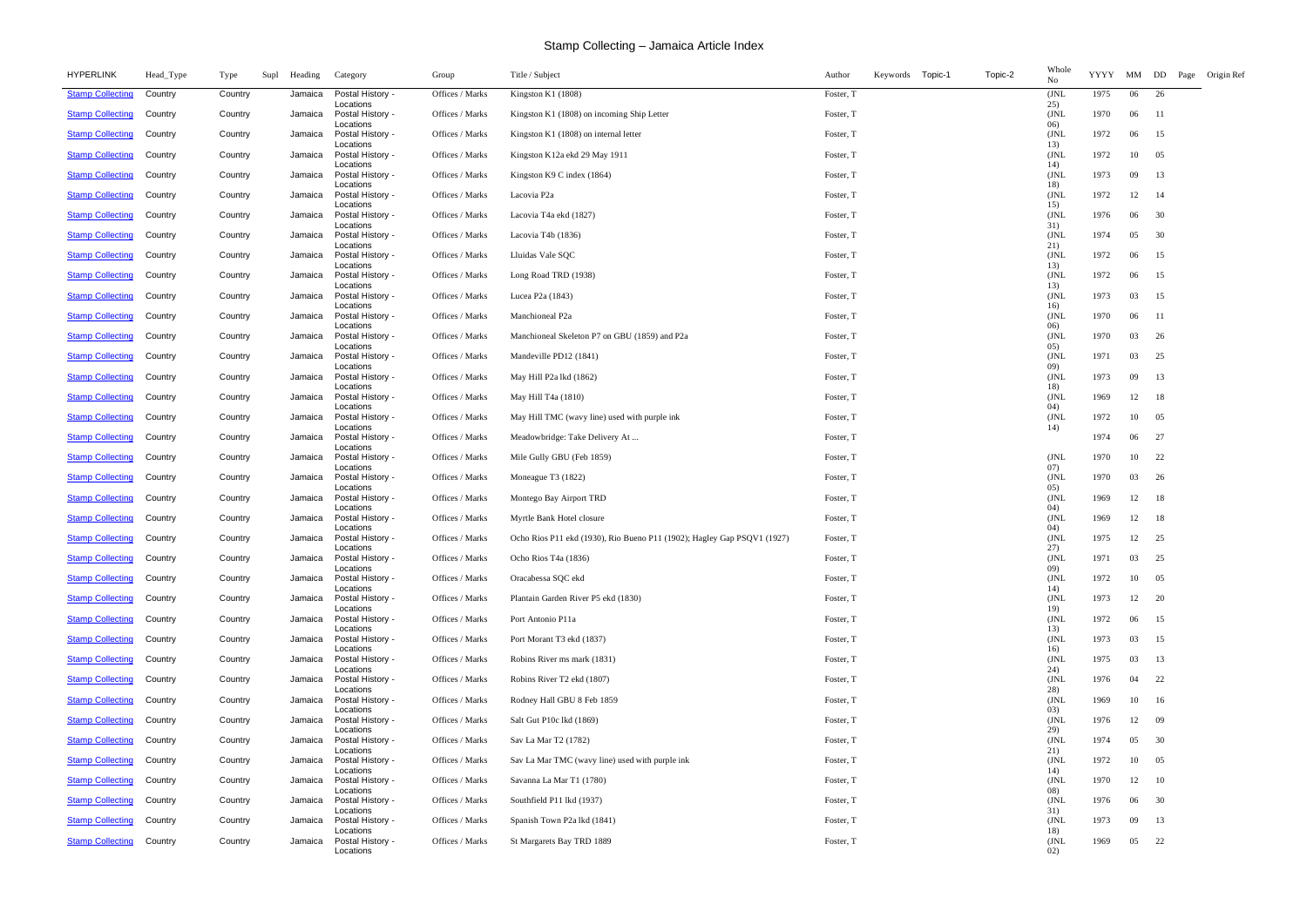| <b>HYPERLINK</b>        | Head_Type | Type    | Supl | Heading | Category                                    | Group                        | Title / Subject                                                      | Author    | Keywords Topic-1 |          | Topic-2 | Whole<br>No        | YYYY | MM    | DD<br>Page | Origin Ref |
|-------------------------|-----------|---------|------|---------|---------------------------------------------|------------------------------|----------------------------------------------------------------------|-----------|------------------|----------|---------|--------------------|------|-------|------------|------------|
| <b>Stamp Collecting</b> | Country   | Country |      | Jamaica | Postal History -<br>Locations               | Offices / Marks              | Tercentenary Exhibition and TRD                                      | Foster, T |                  |          |         | (JNL)<br>13)       | 1972 | 06    | 15         |            |
| <b>Stamp Collecting</b> | Country   | Country |      | Jamaica | Postal History -<br>Locations               | Offices / Marks              | Thornton SC1 spelt Thorton                                           | Foster, T |                  |          |         | (JNL<br>14)        | 1972 | 10    | 05         |            |
| <b>Stamp Collecting</b> | Country   | Country |      | Jamaica | Postal History -<br>Locations               | Offices / Marks              | Vere T <sub>3</sub> (1818?)                                          | Foster, T |                  |          |         | (JNL<br>03)        | 1969 | 10    | 16         |            |
| <b>Stamp Collecting</b> | Country   | Country |      | Jamaica | Postal History -<br>Locations               | Postmarks by<br>Type         | Birmingham Postmarks of Jamaica                                      | Foster, T |                  |          |         |                    | 1976 | 11    | -04        |            |
| <b>Stamp Collecting</b> | Country   | Country |      | Jamaica | Postal History -<br>Locations               | Postmarks by<br>Type         | Birmingham Postmarks update                                          | Foster, T |                  |          |         | (JNL)<br>29)       | 1976 | 12    | -09        |            |
| <b>Stamp Collecting</b> | Country   | Country |      | Jamaica | Postal History -<br>Locations               | Postmarks by<br>Type         | Falmouth T2b (1797)                                                  | Foster, T |                  |          |         | (JNL<br>29)        | 1976 | 12    | - 09       |            |
| <b>Stamp Collecting</b> | Country   | Country |      | Jamaica | Postal History -<br>Locations               | Postmarks by<br>Type         | Fleuron F1a ekd (1811)                                               | Foster, T |                  |          |         | (JNL<br>23)        | 1974 | 12    | -19        |            |
| <b>Stamp Collecting</b> | Country   | Country |      | Jamaica | Postal History -<br>Locations               | Postmarks by<br>Type         | Fleuron F4 sub-types                                                 | Foster, T |                  |          |         | (JNL<br>23)        | 1974 | 12    | 19         |            |
| <b>Stamp Collecting</b> | Country   | Country |      | Jamaica | Postal History -<br>Locations               | Postmarks by<br>Type         | Fleuron F5 ekd (1816)                                                | Foster, T |                  |          |         | (JNL<br>29)        | 1976 | 12    | -09        |            |
| <b>Stamp Collecting</b> | Country   | Country |      | Jamaica | Postal History -<br>Locations               | Postmarks by<br>Type         | Fleuron F5a lkd (8 Sept 1823)                                        | Foster, T |                  |          |         | (JNL<br>24)        | 1975 | 03    | 13         |            |
| <b>Stamp Collecting</b> | Country   | Country |      | Jamaica | Postal History -<br>Locations               | Postmarks by<br>Type         | Jamaica J1 - two types                                               | Foster, T |                  |          |         | (JNL<br>12)        | 1971 | 12    | 16         |            |
| <b>Stamp Collecting</b> | Country   | Country |      | Jamaica | Postal History -<br>Locations               | Postmarks by<br>Type         | Jamaica J3 lkd (1777)                                                | Foster, T |                  |          |         | (JNL<br>29)        | 1976 | 12    | -09        |            |
| <b>Stamp Collecting</b> | Country   | Country |      | Jamaica | Postal History -<br>Locations               | Postmarks by<br>Type         | Jamaica J5 ekd (1800)                                                | Foster, T |                  |          |         | (JNL<br>29)        | 1976 | 12    | - 09       |            |
| <b>Stamp Collecting</b> | Country   | Country |      | Jamaica | Postal History -<br>Locations               | Postmarks by<br>Type         | MSR/SC1 1973 new                                                     | Foster, T |                  |          |         | (JNL<br>18)        | 1973 | 09    | 13         |            |
| <b>Stamp Collecting</b> | Country   | Country |      | Jamaica | Postal History -<br>Locations               | Postmarks by<br>Type         | MSR/SC1 1973 new                                                     | Foster, T |                  |          |         | (JNL<br>19)        | 1973 | 12    | 20         |            |
| <b>Stamp Collecting</b> | Country   | Country |      | Jamaica | Postal History -<br>Locations               | Postmarks by<br>Type         | MSR/SC1 TRD update                                                   | Foster, T |                  |          |         | (JNL<br>21)        | 1974 | 05    | 30         |            |
| <b>Stamp Collecting</b> | Country   | Country |      | Jamaica | Postal History -<br>Locations               | Postmarks by<br>Type         | Squared Circle Postmarks                                             | Foster, T |                  |          |         | (JNL<br>12)        | 1971 | 12    | 16         |            |
| <b>Stamp Collecting</b> | Country   | Country |      | Jamaica | Postal History -<br>Locations               | Postmarks by<br>Type         | Straight Line J4 ekd (14 Feb 1799)                                   | Foster, T |                  |          |         | (JNL<br>24)        | 1975 | 03    | 13         |            |
| <b>Stamp Collecting</b> | Country   | Country |      | Jamaica | Postal History -<br>Locations               | Postmarks by                 | The 'Squared Circle' Postmarks of Jamaica                            | Foster, T |                  |          |         |                    | 1971 | 09    | -09        |            |
| <b>Stamp Collecting</b> | Country   | Country |      | Jamaica | Postal History -<br>Locations               | Type<br>Postmarks by<br>Type | TMC / Slogan postmark 'JAMAICA / HEART FOUNDATION' (1972)            | Foster, T |                  |          |         | (JNL)<br>13)       | 1972 | 06    | 15         |            |
| <b>Stamp Collecting</b> | Country   | Country |      | Jamaica | Postal History -<br>Locations               | Postmarks by<br>Type         | TMC / Slogan postmark 'JAMAICA / HEART FOUNDATION' (1972)            | Foster, T |                  |          |         | (JNL<br>14)        | 1972 | 10    | 05         |            |
| <b>Stamp Collecting</b> | Country   | Country |      | Jamaica | Postal History -<br>Locations               | Postmarks by                 | TMC / Slogan cancel: 'XXV ANNIVERSARY /O.A.S. 1948-1973'             | Foster, T |                  |          |         | (JNL<br>22)        | 1974 | 09    | 05         |            |
| <b>Stamp Collecting</b> | Country   | Country |      | Jamaica | Postal History -<br>Locations               | Type<br>Postmarks by<br>Type | TMC / Slogan postmark 'K.A.S.C. /FIRE DEPARTMENT / CENTENARY' (1971) | Foster, T |                  |          |         | (JNL<br>13)        | 1972 | 06    | 15         |            |
| <b>Stamp Collecting</b> | Country   | Country |      | Jamaica | Postal History -<br>Locations               | Postmarks by                 | TMC / Slogan postmark 'MORE SUGAR /MORE SUCCESS' (1972)              | Foster, T |                  |          |         | (JNL<br>13)        | 1972 | 06 15 |            |            |
| <b>Stamp Collecting</b> | Country   | Country |      | Jamaica | Postal History -<br>Locations               | Type<br>Postmarks by         | TMC / Slogan postmark: 'Dental Health Week' (1971)                   | Foster, T |                  |          |         | (JNL<br>11)        | 1971 | 09    | 30         |            |
| <b>Stamp Collecting</b> | Country   | Country |      | Jamaica | Postal History -<br>Locations               | Type<br>Postmarks by         | TMC / Slogans and Commemorative postmarks listing                    | Foster, T |                  |          |         | (JNL<br>32)        | 1977 | 10    | 13         |            |
| <b>Stamp Collecting</b> | Country   | Country |      | Jamaica | Postal History -<br>Locations               | Type<br>Postmarks by         | TMC Slogan: BUY / JAMAICAN / THIS CHRISTMAS (1965)                   | Foster, T |                  |          |         | (JNL)<br>30)       | 1976 | 03    | 10         |            |
| <b>Stamp Collecting</b> | Country   | Country |      | Jamaica | Postal History -<br>Locations               | Type<br>Postmarks by<br>Type | TRD: MCC Tour (1968)                                                 | Foster, T |                  |          |         | (JNL<br>01)        | 1969 | 02    | -06        |            |
| <b>Stamp Collecting</b> | Country   | Country |      | Jamaica | Postal History -<br>Locations               | Postmarks by                 | Unissued Jamaican Cancellations: TRD proof strikes (1960s)           | Foster, T |                  |          |         |                    | 1974 | 06    | 27         |            |
| <b>Stamp Collecting</b> | Country   | Country |      | Jamaica | Postal History -<br><b>Topics</b>           | Type<br>Airmail              | 1970 First Flight Air Jamaica to Chicago                             | Foster, T |                  | Airmail  |         | (JNL<br>08)        | 1970 | 12    | 10         |            |
| <b>Stamp Collecting</b> | Country   | Country |      | Jamaica | Postal History -<br><b>Topics</b>           | Airmail                      | 1972 Eastern Airlines first flight                                   | Foster, T |                  | Airmail  |         | (JNL<br>16)        | 1973 | 03    | 15         |            |
| <b>Stamp Collecting</b> | Country   | Country |      | Jamaica | Postal History -<br><b>Topics</b>           | Airmail                      | First Flight LUFTHANSA LH492 'DC10' (1976)                           | Foster, T |                  | Airmail  |         | (JNL)<br>30)       | 1976 | 03    | 10         |            |
| <b>Stamp Collecting</b> | Country   | Country |      | Jamaica | Postal History -<br><b>Topics</b>           | Maritime                     | Falmouth Ship Letter SL8 (1845)                                      | Foster, T |                  | Maritime |         | (JNL<br>31)        | 1976 | 06    | 30         |            |
| <b>Stamp Collecting</b> | Country   | Country |      | Jamaica | Postal History -                            | Maritime                     | Rio Bueno Ship Letter SL5a (1826)                                    | Foster, T |                  | Maritime |         | (JNL)<br>20)       | 1974 | 03    | -14        |            |
| <b>Stamp Collecting</b> | Country   | Country |      | Jamaica | Topics<br>Postal History -<br>Topics        | Maritime                     | Ship Letter SL5 ekd 8 Sept 1868                                      | Foster, T |                  | Maritime |         | (JNL<br>15)        | 1972 | 12    | 14         |            |
| <b>Stamp Collecting</b> | Country   | Country |      | Jamaica | Postal History -                            | Maritime                     | St Anns Ship Letter                                                  | Foster, T |                  | Maritime |         | (JNL<br>20)        | 1974 | 03    | -14        |            |
| <b>Stamp Collecting</b> | Country   | Country |      | Jamaica | Topics<br>Postal History -                  | Military                     | 1847 Soldier's Letter with PD5 & PD8                                 | Foster, T |                  | Military |         | (JNL               | 1969 | 10    | 16         |            |
| <b>Stamp Collecting</b> | Country   | Country |      | Jamaica | Topics<br>Postal History -<br><b>Topics</b> | Military                     | Canadian Army in Jamaica 1969/1970                                   | Foster, T |                  | Military |         | 03)<br>(JNL<br>23) | 1974 | 12    | - 19       |            |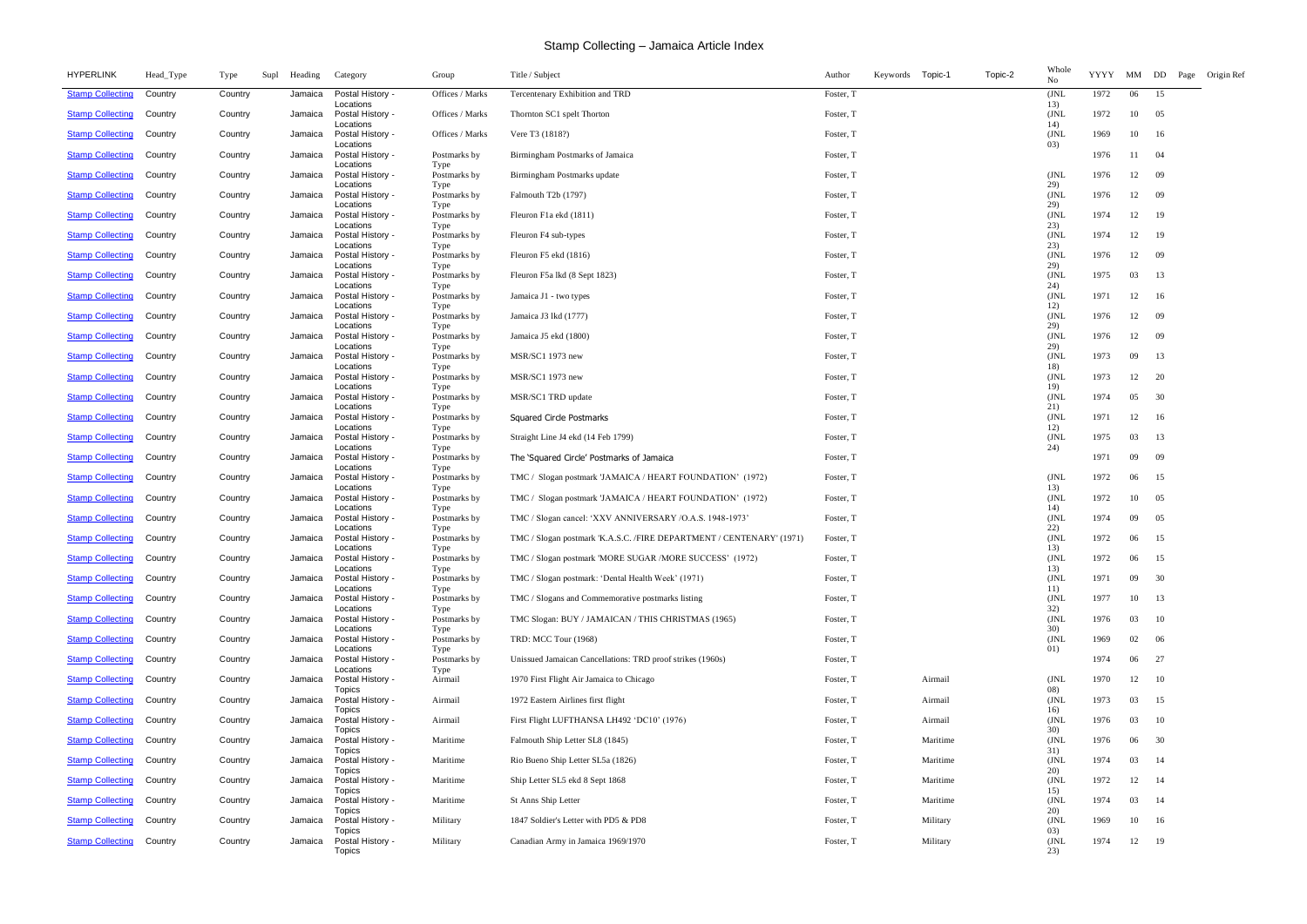| <b>HYPERLINK</b>        | Head_Type | Type<br>Supl | Heading | Category                                    | Group                 | Title / Subject                                                                  | Author          | Keywords | Topic-1            | Topic-2 | Whole<br>No  | YYYY MM DD |       |      | Page | Origin Ref |
|-------------------------|-----------|--------------|---------|---------------------------------------------|-----------------------|----------------------------------------------------------------------------------|-----------------|----------|--------------------|---------|--------------|------------|-------|------|------|------------|
| <b>Stamp Collecting</b> | Country   | Country      | Jamaica | Postal History -<br>Topics                  | Military              | Canadian censor Mark                                                             | Foster, T       |          | Military           |         | (JNL)<br>28) | 1976       | 04    | 22   |      |            |
| <b>Stamp Collecting</b> | Country   | Country      | Jamaica | Postal History -<br><b>Topics</b>           | Military              | Canadian censor marks (1940s)                                                    | Foster, T       |          | Military           |         | (JNL<br>30)  | 1976       | 03    | - 10 |      |            |
| <b>Stamp Collecting</b> | Country   | Country      | Jamaica | Postal History -<br>Topics                  | Military              | Canadian FPO (1969)                                                              | Foster, T       |          | Military           |         | (JNL<br>04)  | 1969       | 12    | -18  |      |            |
| <b>Stamp Collecting</b> | Country   | Country      | Jamaica | Postal History -<br><b>Topics</b>           | Military              | Canadian FPO (1969)                                                              | Foster, T       |          | Military           |         | (JNL)<br>05) | 1970       | 03    | - 26 |      |            |
| <b>Stamp Collecting</b> | Country   | Country      | Jamaica | Postal History -<br><b>Topics</b>           | Military              | Candian Forces 1939-45                                                           | Foster, T       |          | Military           |         | (JNL<br>17)  | 1973       | 06    | 28   |      |            |
| <b>Stamp Collecting</b> | Country   | Country      | Jamaica | Postal History -<br>Topics                  | Military              | Censor cachet: Charles M Baer                                                    | Foster, T       |          | Military           |         | (JNL<br>15)  | 1972       | 12    | -14  |      |            |
| <b>Stamp Collecting</b> | Country   | Country      | Jamaica | Postal History -<br><b>Topics</b>           | Military              | <b>Censor Labels</b>                                                             | Foster, T       |          | Military           |         | (JNL<br>22)  | 1974       | 09    | 05   |      |            |
| <b>Stamp Collecting</b> | Country   | Country      | Jamaica | Postal History -<br><b>Topics</b>           | Military              | Censored Mail dated 1917                                                         | Foster, T       |          | Military           |         | (JNL)<br>29) | 1976       | 12    | -09  |      |            |
| <b>Stamp Collecting</b> | Country   | Country      | Jamaica | Postal History -<br>Topics                  | Military              | Censorship Label                                                                 | Foster, T       |          | Military           |         | (JNL<br>29)  | 1976       | 12    | -09  |      |            |
| <b>Stamp Collecting</b> | Country   | Country      | Jamaica | Postal History -                            | Military              | Command Paymaster cds (1920)                                                     | Foster, T       |          | Military           |         | (JNL)        | 1976       | 06    | 30   |      |            |
| <b>Stamp Collecting</b> | Country   | Country      | Jamaica | <b>Topics</b><br>Postal History -           | Military              | Command Paymaster cds (1920)                                                     | Foster, T       |          | Military           |         | 31)<br>(JNL) | 1977       | 10    | 13   |      |            |
| <b>Stamp Collecting</b> | Country   | Country      | Jamaica | <b>Topics</b><br>Postal History -           | Military              | Gibraltar Camp opening date                                                      | Foster, T       |          | Military           |         | 32)<br>(JNL) | 1970       | 12    | -10  |      |            |
| <b>Stamp Collecting</b> | Country   | Country      | Jamaica | <b>Topics</b><br>Postal History -           | Military              | Perfin '2 WIR' (2nd West Indian Regiment) from Sierra Leone 1896                 | Foster, T       |          | Military           | Perfins | 08)<br>(JNL  | 1969       | 12    | 18   |      |            |
| <b>Stamp Collecting</b> | Country   | Country      | Jamaica | <b>Topics</b><br>Postal History -           | Military              | Postal censorship Labels                                                         | Foster, T       |          | Military           |         | 04)<br>(JNL  | 1976       | 03    | 10   |      |            |
| <b>Stamp Collecting</b> | Country   | Country      | Jamaica | <b>Topics</b><br>Postal History -           | Military              | Postal censorship Labels                                                         | Foster, T       |          | Military           |         | 30)<br>(JNL  | 1976       | 04    | 22   |      |            |
| <b>Stamp Collecting</b> | Country   | Country      | Jamaica | <b>Topics</b><br>Postal History -           | Military              | Postal History of the Canadian Forces in Jamaica, 1940-46                        | Foster, T       |          | Military           |         | 28)          | 1965       | 10    | 22   | 275  |            |
| <b>Stamp Collecting</b> | Country   | Country      | Jamaica | <b>Topics</b><br>Postal History -           | Military              | POW & Internment camps                                                           | Foster, T       |          | Military           |         | (JNL         | 1969       | 10    | - 16 |      |            |
| <b>Stamp Collecting</b> | Country   | Country      | Jamaica | <b>Topics</b><br>Postal History -           | Military              | POW: Gibraltar Camp                                                              | Foster, T       |          | Military           |         | 03)<br>(JNL  | 1969       | 12    | 18   |      |            |
| <b>Stamp Collecting</b> | Country   | Country      | Jamaica | <b>Topics</b><br>Postal History -           | Military              | The Postal History Of U.S. Bases In Jamaica 1939-45                              | Foster, T       |          | Military           |         | 04)          | 1971       | 02    | 04   |      |            |
| <b>Stamp Collecting</b> | Country   | Country      | Jamaica | <b>Topics</b><br>Postal History -<br>Topics | Military              | The Prisoner-Of-War And Internment Camps In Jamaica During The Two World<br>Wars | Foster, T       |          | Military           |         |              | 1969       | 06    | 05   |      |            |
| <b>Stamp Collecting</b> | Country   | Country      | Jamaica | Postal History -                            | Military              | United States Bases in Jamaica During the 1939-45 War                            | Foster, T       |          | Military           |         |              | 1970       | 07    | -16  |      |            |
| <b>Stamp Collecting</b> | Country   | Country      | Jamaica | Topics<br>Postal History -                  | Military              | US Army censor marks                                                             | Foster, T       |          | Military           |         | (JNL         | 1971       | 12    | -16  |      |            |
| <b>Stamp Collecting</b> | Country   | Country      | Jamaica | Topics<br>Postal History -                  | TPO                   | Jamaica Railway Corporation 'TRDs'                                               | Foster, T       |          | <b>TPO</b>         |         | 12)<br>(JNL) | 1971       | 09    | 30   |      |            |
| <b>Stamp Collecting</b> | Country   | Country      | Jamaica | <b>Topics</b><br>Postal History -           | <b>TPO</b>            | Railway Town Cancellations                                                       | Burca, B        |          | <b>TPO</b>         |         | 11)          | 1960       | 205   |      |      |            |
| <b>Stamp Collecting</b> | Country   | Country      | Jamaica | Topics<br>Postal History -                  | TPO                   | TPO 3                                                                            | de<br>Foster, T |          | <b>TPO</b>         |         | (JNL         | 1976       | 06    | 30   |      |            |
| <b>Stamp Collecting</b> | Country   | Country      | Jamaica | Topics<br>Revenues                          |                       | 1865 Fiscal 1d issue date (and proofs)                                           | Foster, T       |          |                    |         | 31)<br>(JNL  | 1972       | 06    | 15   |      |            |
| <b>Stamp Collecting</b> | Country   | Country      | Jamaica | Revenues                                    |                       | Fiscals used for Postage                                                         | Foster, T       |          |                    |         | 13)<br>(JNL  | 1970       | 12    | - 10 |      |            |
| <b>Stamp Collecting</b> | Country   | Country      | Jamaica | Revenues                                    |                       | QE2 Judicial overprint                                                           | Foster, T       |          |                    |         | 08)<br>(JNL  | 1970       | 06    | - 11 |      |            |
| <b>Stamp Collecting</b> | Country   | Country      | Jamaica | Stamps (adhesive)                           | <b>Booklets-Coils</b> | 1946 Constitution booklet                                                        | Foster, T       |          | Booklets-          |         | 06)<br>(JNL  | 1972       | 10    | 05   |      |            |
| <b>Stamp Collecting</b> | Country   | Country      | Jamaica | Stamps (adhesive)                           | <b>Booklets-Coils</b> | QE2 Coils                                                                        | Foster, T       |          | Coils<br>Booklets- |         | 14)<br>(JNL  | 1970       | 10    | 22   |      |            |
| <b>Stamp Collecting</b> | Country   | Country      | Jamaica | Stamps (adhesive)                           | <b>Booklets-Coils</b> | QE2 Coils                                                                        | Foster, T       |          | Coils<br>Booklets- |         | 07)<br>(JNL  | 1970       | 12    | 10   |      |            |
| <b>Stamp Collecting</b> | Country   | Country      | Jamaica | Stamps (adhesive)                           | Issues                | 1860 QV Head 1d bisect forgeries                                                 | Foster, T       |          | Coils<br>Forgeries |         | 08)<br>(JNL  | 1973       | 12    | 20   |      |            |
| <b>Stamp Collecting</b> | Country   | Country      | Jamaica | Stamps (adhesive)                           | <i>Issues</i>         | 1871 Post Office Tercentenary                                                    | Foster, T       |          |                    |         | 19)<br>(JNL  | 1971       | 06    | 17   |      |            |
| <b>Stamp Collecting</b> | Country   | Country      | Jamaica | Stamps (adhesive)                           | <i>Issues</i>         | 1875 2s variety                                                                  | Foster, T       |          |                    |         | 10)<br>(JNL  | 1972       | 12    | - 14 |      |            |
| <b>Stamp Collecting</b> | Country   | Country      | Jamaica | Stamps (adhesive)                           | Issues                | 1883-97 QV Head 1s flaw                                                          | Foster, T       |          |                    |         | 15)<br>(JNL  | 1971       | 09    | 30   |      |            |
| <b>Stamp Collecting</b> | Country   | Country      | Jamaica | Stamps (adhesive)                           | Issues                | 1890 London Officials variety                                                    | Foster, T       |          |                    |         | 11)<br>(JNL  | 1976       | 04    | 22   |      |            |
| <b>Stamp Collecting</b> | Country   | Country      | Jamaica | Stamps (adhesive)                           | Issues                | 1905 Arms 1/2d Plate flaw                                                        | Foster, T       |          |                    |         | 28)<br>(JNL  | 1970       | 10    | 22   |      |            |
| <b>Stamp Collecting</b> | Country   | Country      | Jamaica | Stamps (adhesive)                           | Issues                | 1905 Arms 1/2d Plate flaw                                                        | Foster, T       |          |                    |         | 07)<br>(JNL  | 1970       | 12 10 |      |      |            |
|                         |           |              |         |                                             |                       |                                                                                  |                 |          |                    |         | 08)          |            |       |      |      |            |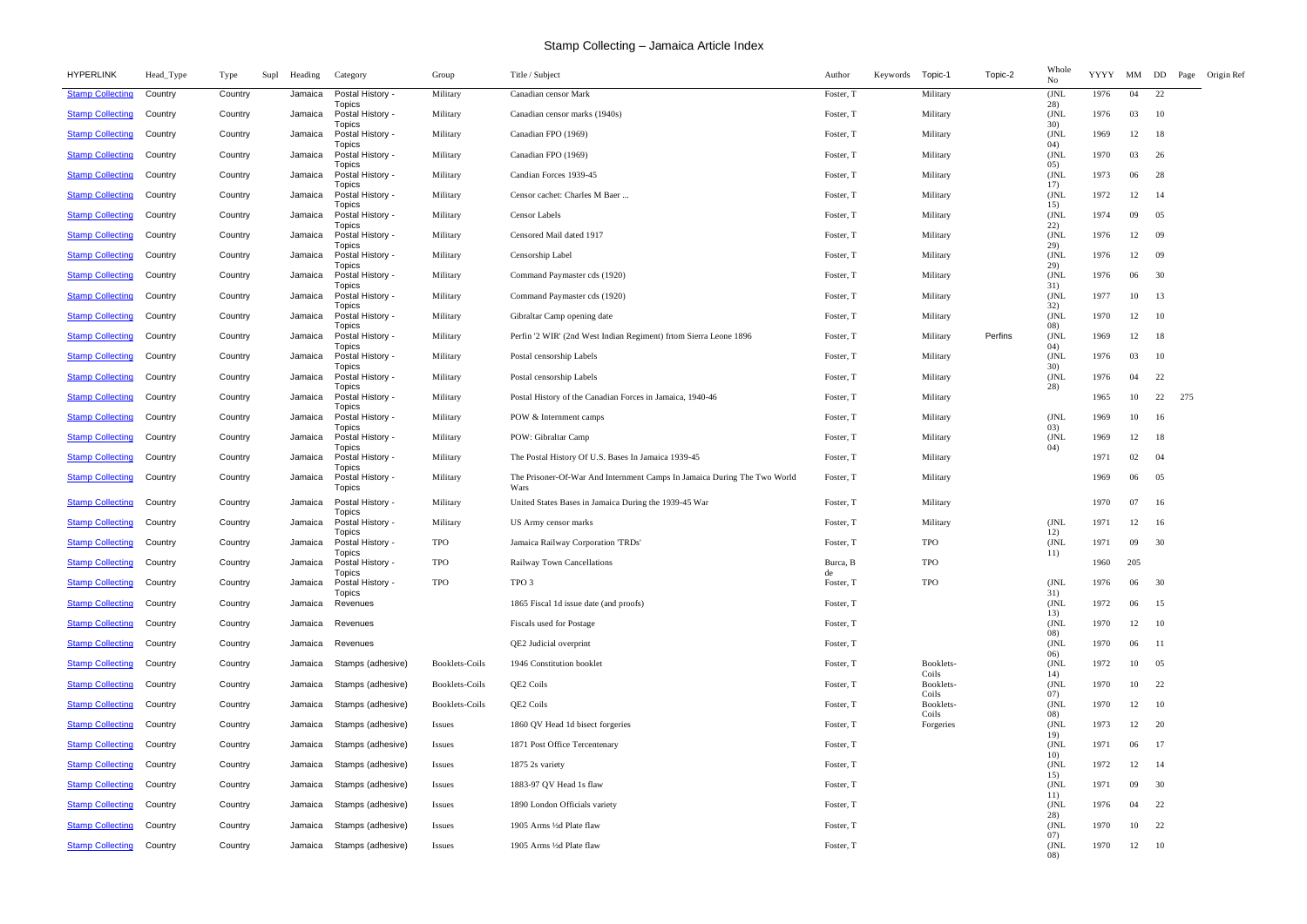| <b>HYPERLINK</b>        | Head_Type | Type<br>Supl | Heading | Category          | Group         | Title / Subject                                                 | Keywords<br>Topic-1<br>Author | Topic-2  | Whole<br>No         | YYYY MM DD |       | Page<br>Origin Ref |  |
|-------------------------|-----------|--------------|---------|-------------------|---------------|-----------------------------------------------------------------|-------------------------------|----------|---------------------|------------|-------|--------------------|--|
| <b>Stamp Collecting</b> | Country   | Country      | Jamaica | Stamps (adhesive) | Issues        | 1912-20 Nyasaland Keyplates                                     | Foster, T                     |          | (JNL<br>19)         | 1973       | 12    | 20                 |  |
| <b>Stamp Collecting</b> | Country   | Country      | Jamaica | Stamps (adhesive) | <b>Issues</b> | 1919 Pictorials 1s inverted frame                               | Foster, T                     |          | (JNL<br>25)         | 1975       | 06    | 26                 |  |
| <b>Stamp Collecting</b> | Country   | Country      | Jamaica | Stamps (adhesive) | <b>Issues</b> | 1919 Pictorials 6d Slavery MCA wmk reversed & Speciment upwards | Foster, T                     | Specimen | (JNL<br>31)         | 1976       | 06    | 30                 |  |
| <b>Stamp Collecting</b> | Country   | Country      | Jamaica | Stamps (adhesive) | <b>Issues</b> | 1919 Pictorials 8d Proof                                        | Foster, T                     |          | (JNL<br>25)         | 1975       | 06    | 26                 |  |
| <b>Stamp Collecting</b> | Country   | Country      | Jamaica | Stamps (adhesive) | Issues        | 1919 Pictorials Unissued 8d value proofs                        | Foster, T                     |          | (JNL<br>24)         | 1975       | 03    | 13                 |  |
| <b>Stamp Collecting</b> | Country   | Country      | Jamaica | Stamps (adhesive) | Issues        | 1929 11/2d with gutter margin                                   | Foster, T                     |          | (JNL<br>31)         | 1976       | 06    | 30                 |  |
| <b>Stamp Collecting</b> | Country   | Country      | Jamaica | Stamps (adhesive) | <b>Issues</b> | 1937 Coronation 1d Plate 1B                                     | Foster, T                     |          | (JNL<br>15)         | 1972       | 12    | -14                |  |
| <b>Stamp Collecting</b> | Country   | Country      | Jamaica | Stamps (adhesive) | Issues        | 1938 Definitives 11/2d keyplate doubling                        | Foster, T                     |          | (JNL<br>26)         | 1975       | 09    | 25                 |  |
| <b>Stamp Collecting</b> | Country   | Country      | Jamaica | Stamps (adhesive) | Issues        | 1938 Definitives 21/2d & 9d varieties                           | Foster, T                     |          | (JNL<br>28)         | 1976       | 04    | 22                 |  |
| <b>Stamp Collecting</b> | Country   | Country      | Jamaica | Stamps (adhesive) | <b>Issues</b> | 1938 Definitives 5s line perf 14                                | Foster, T                     |          | (JNL                | 1975       | 06    | 26                 |  |
| <b>Stamp Collecting</b> | Country   | Country      | Jamaica | Stamps (adhesive) | <b>Issues</b> | 1938 Definitives 5s line perf 14                                | Foster, T                     |          | 25)<br>(JNL<br>30)  | 1976       | 03    | 10                 |  |
| <b>Stamp Collecting</b> | Country   | Country      | Jamaica | Stamps (adhesive) | <i>Issues</i> | 1938 Definitives Plates                                         | Foster, T                     |          | (JNL                | 1976       | 06    | 30                 |  |
| <b>Stamp Collecting</b> | Country   | Country      | Jamaica | Stamps (adhesive) | <b>Issues</b> | 1938 Definitives: 11/2d light red-brown                         | Foster, T                     |          | 31)<br>(JNL<br>23)  | 1974       | 12    | - 19               |  |
| <b>Stamp Collecting</b> | Country   | Country      | Jamaica | Stamps (adhesive) | <b>Issues</b> | 1938 Definitives: Coils                                         | Foster, T                     |          | (JNL<br>17)         | 1973       | 06    | 28                 |  |
| <b>Stamp Collecting</b> | Country   | Country      | Jamaica | Stamps (adhesive) | <i>Issues</i> | 1938 Definitives: Coils                                         | Foster, T                     |          | (JNL<br>18)         | 1973       | 09    | 13                 |  |
| <b>Stamp Collecting</b> | Country   | Country      | Jamaica | Stamps (adhesive) | <b>Issues</b> | 1938 KGVI Definitives                                           | Foster, T                     |          | (JNL<br>05)         | 1970       | 03    | 26                 |  |
| <b>Stamp Collecting</b> | Country   | Country      | Jamaica | Stamps (adhesive) | Issues        | 1938 KGVI Definitives                                           | Foster, T                     |          | (JNL                | 1970       | 06    | - 11               |  |
| <b>Stamp Collecting</b> | Country   | Country      | Jamaica | Stamps (adhesive) | <b>Issues</b> | 1938-52 KGVI Definitives 5s line perf 14                        | Foster, T                     |          | 06)<br>(JNL         | 1972       | 10    | 05                 |  |
| <b>Stamp Collecting</b> | Country   | Country      | Jamaica | Stamps (adhesive) | <b>Issues</b> | 1938-52 KGVI Definitives 5s line perf 14                        | Foster, T                     |          | 14)<br>(JNL         | 1973       | 09    | 13                 |  |
| <b>Stamp Collecting</b> | Country   | Country      | Jamaica | Stamps (adhesive) | Issues        | 1939 Definitives: 5s line perf 14                               | Foster, T                     |          | 18)<br>(JNL         | 1974       | 12    | -19                |  |
| <b>Stamp Collecting</b> | Country   | Country      | Jamaica | Stamps (adhesive) | <b>Issues</b> | 1948 Silver Wedding 1½ dvariety                                 | Foster, T                     |          | 23)<br>(JNL<br>28)  | 1976       | 04    | 22                 |  |
| <b>Stamp Collecting</b> | Country   | Country      | Jamaica | Stamps (adhesive) | <b>Issues</b> | 1953 Coronation Plate Nos                                       | Foster, T                     |          | (JNL                | 1972       | 10    | 05                 |  |
| <b>Stamp Collecting</b> | Country   | Country      | Jamaica | Stamps (adhesive) | <b>Issues</b> | 1956 Definitives 1d variety (Head on reverse)                   | Foster, T                     |          | 14)<br>( JNL<br>20) | 1974       | 03    | -14                |  |
| <b>Stamp Collecting</b> | Country   | Country      | Jamaica | Stamps (adhesive) | <b>Issues</b> | 1956 Definitives 2½ Plate numbers                               | Foster, T                     |          | (JNL                | 1976       | 03 10 |                    |  |
| <b>Stamp Collecting</b> | Country   | Country      | Jamaica | Stamps (adhesive) | <b>Issues</b> | 1960s varieties                                                 | Foster, T                     |          | 30)<br>(JNL<br>02)  | 1969       | 05    | 22                 |  |
| <b>Stamp Collecting</b> | Country   | Country      | Jamaica | Stamps (adhesive) | <b>Issues</b> | 1962 Incdependence 4d missing colour                            | Foster, T                     |          | (JNL                | 1971       | 06    | 17                 |  |
| <b>Stamp Collecting</b> | Country   | Country      | Jamaica | Stamps (adhesive) | Issues        | 1964 Butterflies 6d colour missing                              | Foster, T                     |          | 10)<br>(JNL         | 1971       | 09    | 30                 |  |
| <b>Stamp Collecting</b> | Country   | Country      | Jamaica | Stamps (adhesive) | <b>Issues</b> | 1964 Definitives 1½ dvariety                                    | Foster, T                     |          | 11)<br>(JNL<br>06)  | 1970       | 06    | - 11               |  |
| <b>Stamp Collecting</b> | Country   | Country      | Jamaica | Stamps (adhesive) | <b>Issues</b> | 1964 Definitives 1d & 2d varieties                              | Foster, T                     |          | (JNL<br>10)         | 1971       | 06    | -17                |  |
| <b>Stamp Collecting</b> | Country   | Country      | Jamaica | Stamps (adhesive) | Issues        | 1964 Definitives 1d & 3s varieties                              | Foster, T                     |          | (JNL<br>27)         | 1975       | 12    | 25                 |  |
| <b>Stamp Collecting</b> | Country   | Country      | Jamaica | Stamps (adhesive) | <b>Issues</b> | 1964 Definitives 3d yello missing                               | Foster, T                     |          | (JNL<br>21)         | 1974       | 05    | 30                 |  |
| <b>Stamp Collecting</b> | Country   | Country      | Jamaica | Stamps (adhesive) | <b>Issues</b> | 1964 Definitives 3s variety                                     | Foster, T                     |          | (JNL<br>28)         | 1976       | 04    | 22                 |  |
| <b>Stamp Collecting</b> | Country   | Country      | Jamaica | Stamps (adhesive) | <b>Issues</b> | 1964 Definitives 6d missing colour                              | Foster, T                     |          | (JNL<br>10)         | 1971       | 06    | 17                 |  |
| <b>Stamp Collecting</b> | Country   | Country      | Jamaica | Stamps (adhesive) | Issues        | 1964 Definitives perf varieties                                 | Foster, T                     |          | (JNL                | 1974       | 09    | 05                 |  |
| <b>Stamp Collecting</b> | Country   | Country      | Jamaica | Stamps (adhesive) | <b>Issues</b> | 1964 Definitives varieties                                      | Foster, T                     |          | 22)<br>(JNL         | 1972       | 06    | 15                 |  |
| <b>Stamp Collecting</b> | Country   | Country      | Jamaica | Stamps (adhesive) | Issues        | 1964 Definitives varieties                                      | Foster, T                     |          | 13)<br>(JNL<br>24)  | 1975       | 03    | 13                 |  |
| <b>Stamp Collecting</b> | Country   | Country      | Jamaica | Stamps (adhesive) | <b>Issues</b> | 1964 Definitives wmk Block CA                                   | Foster, T                     |          | (JNL<br>08)         | 1970       | 12    | 10                 |  |
| <b>Stamp Collecting</b> | Country   | Country      | Jamaica | Stamps (adhesive) | <b>Issues</b> | 1964 Miss World perf variety                                    | Foster, T                     |          | (JNL                | 1976       | 04    | 22                 |  |
|                         |           |              |         |                   |               |                                                                 |                               |          | 28)                 |            |       |                    |  |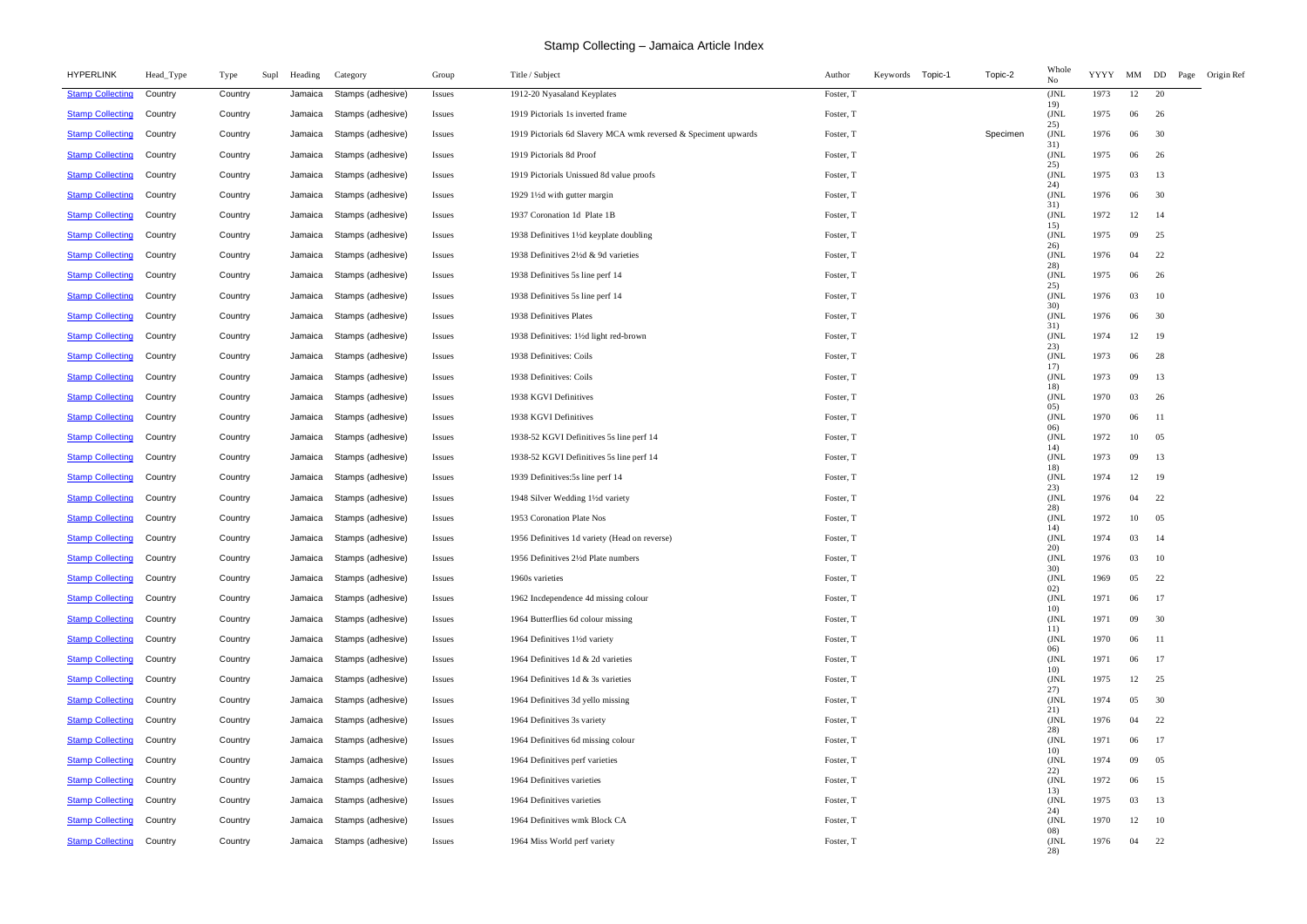| <b>HYPERLINK</b>                | Head_Type | Type<br>Supl | Heading | Category                  | Group         | Title / Subject                                           | Topic-2<br>Keywords Topic-1<br>Author | Whole<br>No  | YYYY |       | MM DD Page<br>Origin Ref |
|---------------------------------|-----------|--------------|---------|---------------------------|---------------|-----------------------------------------------------------|---------------------------------------|--------------|------|-------|--------------------------|
| <b>Stamp Collecting</b>         | Country   | Country      | Jamaica | Stamps (adhesive)         | <b>Issues</b> | 1964 Scouts Conference wmk varieties                      | Foster, T                             | (JNL<br>23)  | 1974 | 12    | 19                       |
| <b>Stamp Collecting</b>         | Country   | Country      | Jamaica | Stamps (adhesive)         | <b>Issues</b> | 1965 Girl Guides 1s variety                               | Foster, T                             | (JNL<br>18)  | 1973 | 09    | 13                       |
| <b>Stamp Collecting</b>         | Country   | Country      | Jamaica | Stamps (adhesive)         | <b>Issues</b> | 1966 Games ms missing colour                              | Foster, T                             | (JNL<br>07)  | 1970 | 10    | - 22                     |
| <b>Stamp Collecting</b>         | Country   | Country      | Jamaica | Stamps (adhesive)         | <i>Issues</i> | 1968 Cricket tour                                         | Foster, T                             | (JNL<br>18)  | 1973 | 09    | 13                       |
| <b>Stamp Collecting</b>         | Country   | Country      | Jamaica | Stamps (adhesive)         | <i>Issues</i> | 1968 Human Rights                                         | Foster, T                             | (JNL<br>02)  | 1969 | 05    | 22                       |
| <b>Stamp Collecting</b>         | Country   | Country      | Jamaica | Stamps (adhesive)         | <i>Issues</i> | 1968 Issues with varieties                                | Foster, T                             | (JNL<br>01)  | 1969 | 02    | - 06                     |
| <b>Stamp Collecting</b>         | Country   | Country      | Jamaica | Stamps (adhesive)         | <b>Issues</b> | 1969 Christmas issue                                      | Foster, T                             | (JNL<br>05)  | 1970 | 03    | -26                      |
| <b>Stamp Collecting</b>         | Country   | Country      | Jamaica | Stamps (adhesive)         | <i>Issues</i> | 1969 Christmas issue                                      | Foster, T                             | (JNL)<br>06) | 1970 | 06    | -11                      |
| <b>Stamp Collecting</b>         | Country   | Country      | Jamaica | Stamps (adhesive)         | <b>Issues</b> | 1969 Christmas issue 5c ring flaw                         | Foster, T                             | (JNL<br>21)  | 1974 | 05    | 30                       |
| <b>Stamp Collecting</b>         | Country   | Country      | Jamaica | Stamps (adhesive)         | <b>Issues</b> | 1969 Christmas issue varieties                            | Foster, T                             | (JNL<br>28)  | 1976 | 04    | 22                       |
| <b>Stamp Collecting</b>         | Country   | Country      | Jamaica | Stamps (adhesive)         | <b>Issues</b> | 1969 Coin Centenary                                       | Foster, T                             | (JNL<br>05)  | 1970 | 03    | 26                       |
| <b>Stamp Collecting</b>         | Country   | Country      | Jamaica | Stamps (adhesive)         | <i>Issues</i> | 1969 Coin Centenary                                       | Foster, T                             | (JNL<br>06)  | 1970 | 06    | -11                      |
| <b>Stamp Collecting</b>         | Country   | Country      | Jamaica | Stamps (adhesive)         | <b>Issues</b> | 1969 Coin Centenary                                       | Foster, T                             | (JNL<br>09)  | 1971 | 03    | 25                       |
| <b>Stamp Collecting</b>         | Country   | Country      | Jamaica | Stamps (adhesive)         | <b>Issues</b> | 1969 Coin Centenary doubling variety                      | Foster, T                             | (JNL<br>13)  | 1972 | 06    | 15                       |
| <b>Stamp Collecting</b>         | Country   | Country      | Jamaica | Stamps (adhesive)         | <i>Issues</i> | 1969 Coin Centenary watermark variety                     | Foster, T                             | (JNL<br>12)  | 1971 | 12    | 16                       |
| <b>Stamp Collecting</b>         | Country   | Country      | Jamaica | Stamps (adhesive)         | <b>Issues</b> | 1969 Decimal Definitives 8c & 20c varieties               | Foster, T                             | (JNL<br>13)  | 1972 | 06    | 15                       |
| <b>Stamp Collecting</b>         | Country   | Country      | Jamaica | Stamps (adhesive)         | <b>Issues</b> | 1969 Decimal Overprint varieties                          | Foster, T                             | (JNL<br>05)  | 1970 | 03    | -26                      |
| <b>Stamp Collecting</b>         | Country   | Country      | Jamaica | Stamps (adhesive)         | <b>Issues</b> | 1969 Decimal overprints                                   | Foster, T                             | (JNL<br>02)  | 1969 | 05    | 22                       |
| <b>Stamp Collecting</b>         | Country   | Country      | Jamaica | Stamps (adhesive)         | <i>Issues</i> | 1969 Definitives overprint \$1 on 10s watermark varieties | Foster, T                             | (JNL<br>11)  | 1971 | 09    | 30                       |
| <b>Stamp Collecting</b>         | Country   | Country      | Jamaica | Stamps (adhesive)         | <i>Issues</i> | 1969 Definitives overprint 4c / 4d variety                | Foster, T                             | (JNL<br>11)  | 1971 | 09    | 30                       |
| <b>Stamp Collecting</b>         | Country   | Country      | Jamaica | Stamps (adhesive)         | <i>Issues</i> | 1969 ILO                                                  | Foster, T                             | (JNL<br>03)  | 1969 | 10    | 16                       |
| <b>Stamp Collecting</b>         | Country   | Country      | Jamaica | Stamps (adhesive)         | <i>Issues</i> | 1969 Provisional 2c                                       | Foster, T                             | (JNL<br>07)  | 1970 | 10    | 22                       |
| <b>Stamp Collecting</b>         | Country   | Country      | Jamaica | Stamps (adhesive)         | <i>Issues</i> | 1969/70 Issues & Varieties                                | Foster, T                             | (JNL)<br>04) | 1969 | 12    | 18                       |
| <b>Stamp Collecting Country</b> |           | Country      |         | Jamaica Stamps (adhesive) | <b>Issues</b> | 1970 Agricultural Society watermark varieties             | Foster, T                             | (JNL<br>12)  | 1971 | 12 16 |                          |
| <b>Stamp Collecting</b>         | Country   | Country      | Jamaica | Stamps (adhesive)         | <b>Issues</b> | 1970 definitives (Decimal ovpt) 10s & £1                  | Foster, T                             | (JNL<br>14)  | 1972 | 10    | 05                       |
| <b>Stamp Collecting</b>         | Country   | Country      | Jamaica | Stamps (adhesive)         | <b>Issues</b> | 1970 Definitives (decimal)                                | Foster, T                             | JNL<br>15)   | 1972 | 12    | 14                       |
| <b>Stamp Collecting</b>         | Country   | Country      | Jamaica | Stamps (adhesive)         | Issues        | 1970 Definitives (Decimal) paper & gum                    | Foster, T                             | JNL<br>14)   | 1972 | 10    | 05                       |
| <b>Stamp Collecting</b>         | Country   | Country      | Jamaica | Stamps (adhesive)         | <b>Issues</b> | 1970 Definitives (Decimal) varieties: 2c, 8c              | Foster, T                             | (JNL<br>14)  | 1972 | 10    | 05                       |
| <b>Stamp Collecting</b>         | Country   | Country      | Jamaica | Stamps (adhesive)         | <b>Issues</b> | 1970 Definitives 2c plate flaws                           | Foster, T                             | (JNL<br>11)  | 1971 | 09    | 30                       |
| <b>Stamp Collecting</b>         | Country   | Country      | Jamaica | Stamps (adhesive)         | <b>Issues</b> | 1970 Definitives 8c variety                               | Foster, T                             | (JNL<br>12)  | 1971 | 12    | 16                       |
| <b>Stamp Collecting</b>         | Country   | Country      | Jamaica | Stamps (adhesive)         | <i>Issues</i> | 1970 National Heroes 1c colour missing                    | Foster, T                             | JNL<br>11)   | 1971 | 09    | 30                       |
| <b>Stamp Collecting</b>         | Country   | Country      | Jamaica | Stamps (adhesive)         | <b>Issues</b> | 1970 National Heroes 1c misplaced perfs                   | Foster, T                             | (JNL<br>13)  | 1972 | 06    | 15                       |
| <b>Stamp Collecting</b>         | Country   | Country      | Jamaica | Stamps (adhesive)         | <b>Issues</b> | 1970 Telegraph 10c offset print                           | Foster, T                             | (JNL<br>11)  | 1971 | 09    | 30                       |
| <b>Stamp Collecting</b>         | Country   | Country      | Jamaica | Stamps (adhesive)         | <b>Issues</b> | 1970 Telegraph Centenary 3c red missing                   | Foster, T                             | (JNL<br>21)  | 1974 | 05    | 30                       |
| <b>Stamp Collecting</b>         | Country   | Country      | Jamaica | Stamps (adhesive)         | <i>Issues</i> | 1971 Church of England watermark varieties                | Foster, T                             | (JNL<br>11)  | 1971 | 09    | 30                       |
| <b>Stamp Collecting</b>         | Country   | Country      | Jamaica | Stamps (adhesive)         | Issues        | 1971 Pirates watermark varieties                          | Foster, T                             | (JNL<br>11)  | 1971 | 09    | 30                       |
| <b>Stamp Collecting</b>         | Country   | Country      | Jamaica | Stamps (adhesive)         | <i>Issues</i> | 1971 Pirates watermark varieties                          | Foster, T                             | (JNL<br>12)  | 1971 | 12    | 16                       |
| <b>Stamp Collecting</b>         | Country   | Country      | Jamaica | Stamps (adhesive)         | <i>Issues</i> | 1971 Pirates watermark varieties (corrections)            | Foster, T                             | (JNL<br>13)  | 1972 | 06    | 15                       |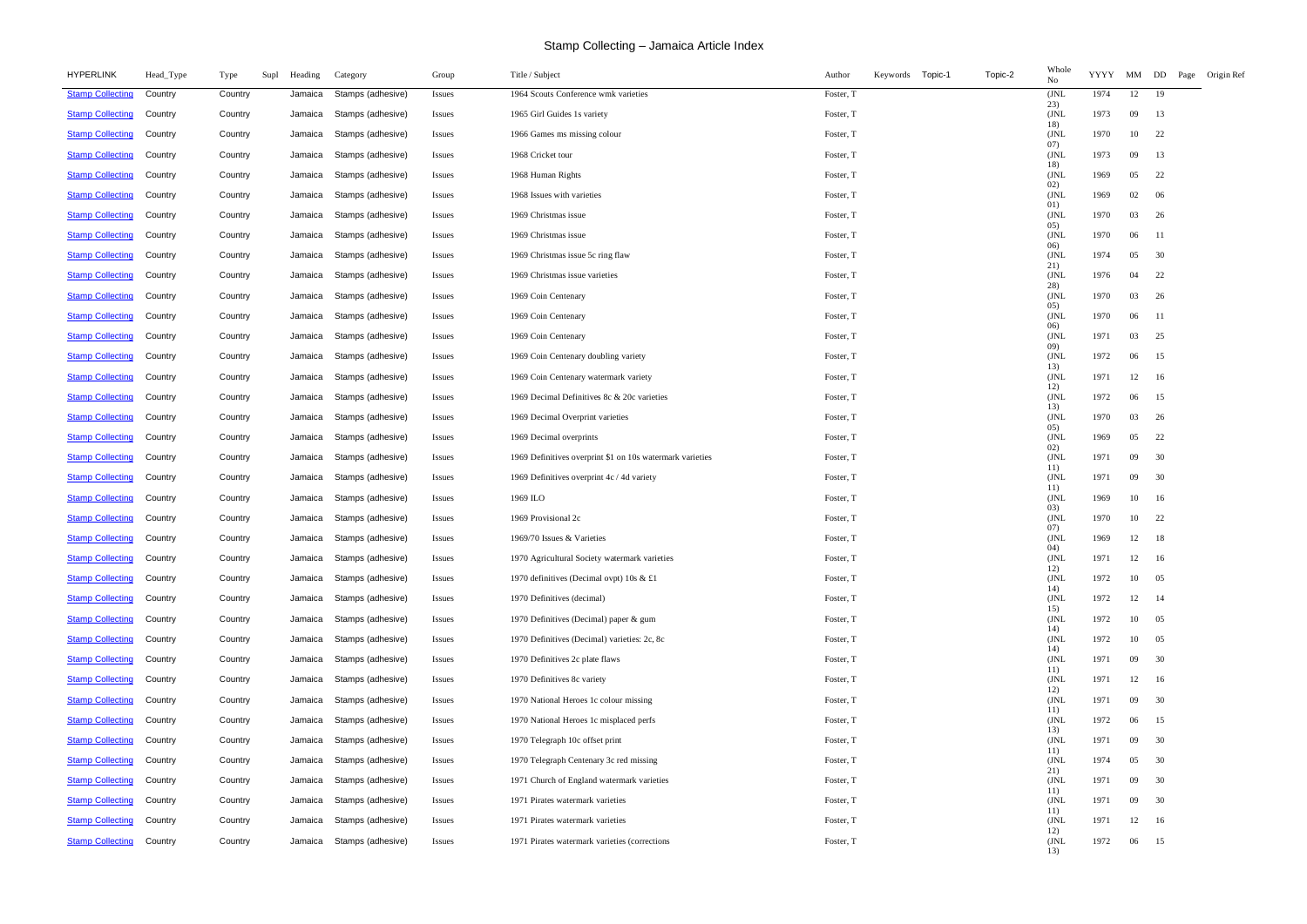| <b>Stamp Collecting</b><br>Stamps (adhesive)<br>1972 Definitives<br>1972<br>12<br>Country<br>Country<br>Jamaica<br>Foster, T<br>(JNL<br>-14<br><b>Issues</b><br>15)<br><b>Stamp Collecting</b><br>Stamps (adhesive)<br>Country<br>Country<br>1972 Definitives 10c<br>Foster, T<br>JNL<br>1972<br>06<br>15<br>Jamaica<br><i>Issues</i><br>13)<br><b>Stamp Collecting</b><br>(JNL<br>1974<br>Country<br>Stamps (adhesive)<br>1972 Definitives 10c wmk inverted<br>Foster, T<br>05<br>30<br>Country<br>Jamaica<br><i>Issues</i><br>21)<br>Foster, T<br>(JNL<br>1976<br><b>Stamp Collecting</b><br>Country<br>Stamps (adhesive)<br>1972 Definitives 3c colour missing<br>03<br>10<br>Country<br>Jamaica<br><b>Issues</b><br>30)<br><b>Stamp Collecting</b><br>Country<br>Stamps (adhesive)<br>1972 Definitives varieties<br>Foster, T<br>(JNL)<br>1976<br>04<br>22<br>Country<br>Jamaica<br><i>Issues</i><br>28)<br><b>Stamp Collecting</b><br>(JNL<br>Country<br>Stamps (adhesive)<br>1972 Definitives wmk varieties<br>Foster, T<br>1974<br>09<br>05<br>Country<br>Jamaica<br><i>Issues</i><br>22)<br><b>Stamp Collecting</b><br>(JNL<br>1975<br>Stamps (adhesive)<br>1972 Definitives wmk varieties<br>Foster, T<br>03<br>13<br>Country<br>Country<br>Jamaica<br><i>Issues</i><br>24)<br>1975<br><b>Stamp Collecting</b><br>Stamps (adhesive)<br>Foster, T<br>(JNL<br>03<br>13<br>Country<br>Country<br>1972 Independence Anniversary variety<br>Jamaica<br><b>Issues</b><br>24)<br><b>Stamp Collecting</b><br>Stamps (adhesive)<br>1972 Jamintel 15c flaw<br>Foster, T<br>(JNL)<br>1972<br>12<br>-14<br>Country<br>Country<br>Jamaica<br><i>Issues</i><br>15)<br>1972 Jamintel Earth Satellite Station<br>Foster, T<br>$00\,$<br><b>Stamp Collecting</b><br>Country<br>Country<br>Stamps (adhesive)<br>1972<br>02<br>Jamaica<br><i>Issues</i><br>1974<br><b>Stamp Collecting</b><br>Stamps (adhesive)<br>1973 Flower & Orchids<br>(JNL<br>03<br>14<br>Country<br>Country<br>Foster, T<br>Jamaica<br><i>Issues</i><br>20)<br><b>Stamp Collecting</b><br>Stamps (adhesive)<br>1973 Mongoose<br>Foster, T<br>(JNL)<br>1973<br>06<br>28<br>Country<br>Country<br>Jamaica<br><i>Issues</i><br>17)<br>1974<br><b>Stamp Collecting</b><br>Stamps (adhesive)<br>1973 Orchid varieties<br>Foster, T<br>JNL<br>05<br>30<br>Country<br>Country<br>Jamaica<br><b>Issues</b><br>21)<br>1973 Orchid varieties<br>(JNL<br>1975<br>03<br><b>Stamp Collecting</b><br>Country<br>Stamps (adhesive)<br>Foster, T<br>13<br>Country<br>Jamaica<br><b>Issues</b><br>24)<br><b>Stamp Collecting</b><br>(JNL<br>22<br>Country<br>Stamps (adhesive)<br>1974 Maiboats varieties<br>Foster, T<br>1976<br>04<br>Country<br>Jamaica<br><i>Issues</i><br>28)<br><b>Stamp Collecting</b><br>Stamps (adhesive)<br>Country<br>1974 Mailboats varieties<br>Foster, T<br>JNL<br>1975<br>03<br>13<br>Country<br>Jamaica<br><i>Issues</i><br>24)<br>(JNL<br>1975<br><b>Stamp Collecting</b><br>Country<br>Stamps (adhesive)<br>1975 Butterflies quantities<br>Foster, T<br>09<br>25<br>Country<br>Jamaica<br><i>Issues</i><br>26)<br>Foster, T<br>1975<br><b>Stamp Collecting</b><br>Stamps (adhesive)<br>1975 Commonwealth Conference plate nos & quantities<br>(JNL)<br>09<br>25<br>Country<br>Country<br>Jamaica<br><b>Issues</b><br>26)<br><b>Stamp Collecting</b><br>Stamps (adhesive)<br>1975 University West Indies varieties<br>Foster, T<br>(JNL)<br>1975<br>03<br>13<br>Country<br>Country<br>Jamaica<br><i>Issues</i><br>24)<br><b>Stamp Collecting</b><br>Country<br>Stamps (adhesive)<br>1976 Christmas issue<br>Foster, T<br>JNL<br>1976<br>03<br>10<br>Country<br>Jamaica<br><i>Issues</i><br>30)<br>1971<br><b>Stamp Collecting</b><br>Stamps (adhesive)<br>Misc<br>1971 Catalogue Review (inconsistencies and missing varieties)<br>Foster, T<br>JNL<br>03<br>25<br>Country<br>Country<br>Jamaica<br>(09)<br>17<br><b>Stamp Collecting</b><br>Stamps (adhesive)<br>Forged 'Specimen' Perforations, 1928-48<br>Samuel,<br>1975<br>Country<br>Country<br>Jamaica<br>Specimens<br>Forgeries<br>Specimen<br>04<br>М<br><b>Stamp Collecting</b><br>Country<br>Stationery<br>1969 Air Letter<br>Foster, T<br>(JNL)<br>1969<br>10<br>Country<br>Jamaica<br>Airletters<br>Stationery<br>16<br>03)<br><b>Stamp Collecting</b><br>Country<br>Country<br>Stationery<br>Foster, T<br>(JNL<br>1972<br>05<br>Jamaica<br>1972 Airletter 9c & Registration env with new rates (10c reg + 3c postage)<br>Stationery<br>Accountancy<br>10<br>Airletters<br>14)<br>Military<br>(JNL)<br><b>Stamp Collecting</b><br>Country<br>Stationery<br>Airletter 1946 1st Caribbean Regiment<br>1973<br>03<br>15<br>Country<br>Jamaica<br>Airletters<br>Foster, T<br>Stationery<br>16)<br><b>Stamp Collecting</b><br>Airletter 1960s variety<br>1974<br>Country<br>Country<br>Jamaica<br>Stationery<br>Airletters<br>Foster, T<br>Stationery<br>JNL<br>05<br>30<br>21)<br><b>Stamp Collecting</b><br>Airletter form: 9c introduced 1973<br>(JNL<br>1973<br>Country<br>Stationery<br>Airletters<br>Foster, T<br>Accountancy<br>06<br>28<br>Country<br>Jamaica<br>Stationery<br>17)<br><b>Stamp Collecting</b><br>Airletter forms: 1947 & 1952 with stamp impression missing<br>(JNL)<br>1972<br>Country<br>Jamaica<br>Stationery<br>Airletters<br>Foster, T<br>12<br>-14<br>Country<br>Stationery<br>15)<br><b>Stamp Collecting</b><br>Airletter forms: Candian Forces use 1972; American Forces use?<br>Military<br>(JNL<br>1972<br>Country<br>Country<br>Stationery<br>Airletters<br>Foster, T<br>12<br>-14<br>Jamaica<br>Stationery<br>15)<br><b>Stamp Collecting</b><br>PPC<br>1975<br>Country<br>Stationery<br>Picture Postcards<br>Foster, T<br>Stationery<br>(JNL<br>09<br>25<br>Country<br>Jamaica<br>26)<br><b>Stamp Collecting</b><br>PSC<br>(JNL<br>1976<br>- 09<br>Country<br>Country<br>Stationery<br>1890 Reply PSC with forged overprint<br>Foster, T<br>12<br>Jamaica<br>Stationery<br>29)<br><b>Stamp Collecting</b><br>PSC<br>Foster, T<br>(JNL<br>1976<br>09<br>Country<br>Stationery<br>1976 PSC 2c dark blue<br>12<br>Country<br>Jamaica<br>Stationery<br>29)<br>PSC<br>1975<br><b>Stamp Collecting</b><br>Country<br>Stationery<br>Floriate PSC ekd 10 May 1877<br>Foster, T<br>Stationery<br>(JNL)<br>03<br>13<br>Country<br>Jamaica<br>24)<br><b>Stamp Collecting</b><br>PSC<br>Floriate PSC ekd 17 Apr 1877<br>Foster, T<br>1975<br>Country<br>Country<br>Jamaica<br>Stationery<br>Stationery<br>(JNL)<br>06<br>26<br>25)<br><b>Stamp Collecting</b><br>PSC<br>Country<br>Country<br>Jamaica<br>Stationery<br>KEVII 1/2d PSC on white card<br>Foster, T<br>Stationery<br>JNL<br>1971<br>12<br>16<br>12)<br><b>Stamp Collecting</b><br>PSC<br>(JNL)<br>1973<br>Country<br>Country<br>Jamaica<br>Stationery<br>Postal Stationery Card with bisected adhesive (1965)<br>Foster, T<br>06<br>28<br>Stationery<br>17)<br><b>Stamp Collecting</b><br><b>PSC</b><br>Country<br>Country<br>Jamaica<br>Stationery<br>QV Reply Paid Specimen?<br>Foster, T<br>Specimen<br>(JNL<br>1971<br>12<br>16<br>Stationery<br>12)<br><b>Stamp Collecting</b><br>Country<br>Country<br>Stationery<br>1968 Newspaper Wrapper overprint<br>Foster, T<br>Stationery<br>(JNL<br>1969<br>02<br>06<br>Jamaica<br>Wrapper<br>01) | <b>HYPERLINK</b> | Head_Type | Type<br>Supl | Heading | Category | Group | Title / Subject | Author | Keywords | Topic-1 | Topic-2 | Whole<br>No | <b>YYYY</b> | MM DD Page Origin Ref |  |
|---------------------------------------------------------------------------------------------------------------------------------------------------------------------------------------------------------------------------------------------------------------------------------------------------------------------------------------------------------------------------------------------------------------------------------------------------------------------------------------------------------------------------------------------------------------------------------------------------------------------------------------------------------------------------------------------------------------------------------------------------------------------------------------------------------------------------------------------------------------------------------------------------------------------------------------------------------------------------------------------------------------------------------------------------------------------------------------------------------------------------------------------------------------------------------------------------------------------------------------------------------------------------------------------------------------------------------------------------------------------------------------------------------------------------------------------------------------------------------------------------------------------------------------------------------------------------------------------------------------------------------------------------------------------------------------------------------------------------------------------------------------------------------------------------------------------------------------------------------------------------------------------------------------------------------------------------------------------------------------------------------------------------------------------------------------------------------------------------------------------------------------------------------------------------------------------------------------------------------------------------------------------------------------------------------------------------------------------------------------------------------------------------------------------------------------------------------------------------------------------------------------------------------------------------------------------------------------------------------------------------------------------------------------------------------------------------------------------------------------------------------------------------------------------------------------------------------------------------------------------------------------------------------------------------------------------------------------------------------------------------------------------------------------------------------------------------------------------------------------------------------------------------------------------------------------------------------------------------------------------------------------------------------------------------------------------------------------------------------------------------------------------------------------------------------------------------------------------------------------------------------------------------------------------------------------------------------------------------------------------------------------------------------------------------------------------------------------------------------------------------------------------------------------------------------------------------------------------------------------------------------------------------------------------------------------------------------------------------------------------------------------------------------------------------------------------------------------------------------------------------------------------------------------------------------------------------------------------------------------------------------------------------------------------------------------------------------------------------------------------------------------------------------------------------------------------------------------------------------------------------------------------------------------------------------------------------------------------------------------------------------------------------------------------------------------------------------------------------------------------------------------------------------------------------------------------------------------------------------------------------------------------------------------------------------------------------------------------------------------------------------------------------------------------------------------------------------------------------------------------------------------------------------------------------------------------------------------------------------------------------------------------------------------------------------------------------------------------------------------------------------------------------------------------------------------------------------------------------------------------------------------------------------------------------------------------------------------------------------------------------------------------------------------------------------------------------------------------------------------------------------------------------------------------------------------------------------------------------------------------------------------------------------------------------------------------------------------------------------------------------------------------------------------------------------------------------------------------------------------------------------------------------------------------------------------------------------------------------------------------------------------------------------------------------------------------------------------------------------------------------------------------------------------------------------------------------------------------------------------------------------------------------------------------------------------------------------------------------------------------------------------------------------------------------------------------------------------------------------------------------------------------------------------------------------------------------------------------------------------------------------------------------------------------------------------------------------------------------------------------------------------------------------------------------------------------------------------------------------------------------------------------------------------------------------------------------------------------------------------------------------------------------|------------------|-----------|--------------|---------|----------|-------|-----------------|--------|----------|---------|---------|-------------|-------------|-----------------------|--|
|                                                                                                                                                                                                                                                                                                                                                                                                                                                                                                                                                                                                                                                                                                                                                                                                                                                                                                                                                                                                                                                                                                                                                                                                                                                                                                                                                                                                                                                                                                                                                                                                                                                                                                                                                                                                                                                                                                                                                                                                                                                                                                                                                                                                                                                                                                                                                                                                                                                                                                                                                                                                                                                                                                                                                                                                                                                                                                                                                                                                                                                                                                                                                                                                                                                                                                                                                                                                                                                                                                                                                                                                                                                                                                                                                                                                                                                                                                                                                                                                                                                                                                                                                                                                                                                                                                                                                                                                                                                                                                                                                                                                                                                                                                                                                                                                                                                                                                                                                                                                                                                                                                                                                                                                                                                                                                                                                                                                                                                                                                                                                                                                                                                                                                                                                                                                                                                                                                                                                                                                                                                                                                                                                                                                                                                                                                                                                                                                                                                                                                                                                                                                                                                                                                                                                                                                                                                                                                                                                                                                                                                                                                                                                                                                                                                                           |                  |           |              |         |          |       |                 |        |          |         |         |             |             |                       |  |
|                                                                                                                                                                                                                                                                                                                                                                                                                                                                                                                                                                                                                                                                                                                                                                                                                                                                                                                                                                                                                                                                                                                                                                                                                                                                                                                                                                                                                                                                                                                                                                                                                                                                                                                                                                                                                                                                                                                                                                                                                                                                                                                                                                                                                                                                                                                                                                                                                                                                                                                                                                                                                                                                                                                                                                                                                                                                                                                                                                                                                                                                                                                                                                                                                                                                                                                                                                                                                                                                                                                                                                                                                                                                                                                                                                                                                                                                                                                                                                                                                                                                                                                                                                                                                                                                                                                                                                                                                                                                                                                                                                                                                                                                                                                                                                                                                                                                                                                                                                                                                                                                                                                                                                                                                                                                                                                                                                                                                                                                                                                                                                                                                                                                                                                                                                                                                                                                                                                                                                                                                                                                                                                                                                                                                                                                                                                                                                                                                                                                                                                                                                                                                                                                                                                                                                                                                                                                                                                                                                                                                                                                                                                                                                                                                                                                           |                  |           |              |         |          |       |                 |        |          |         |         |             |             |                       |  |
|                                                                                                                                                                                                                                                                                                                                                                                                                                                                                                                                                                                                                                                                                                                                                                                                                                                                                                                                                                                                                                                                                                                                                                                                                                                                                                                                                                                                                                                                                                                                                                                                                                                                                                                                                                                                                                                                                                                                                                                                                                                                                                                                                                                                                                                                                                                                                                                                                                                                                                                                                                                                                                                                                                                                                                                                                                                                                                                                                                                                                                                                                                                                                                                                                                                                                                                                                                                                                                                                                                                                                                                                                                                                                                                                                                                                                                                                                                                                                                                                                                                                                                                                                                                                                                                                                                                                                                                                                                                                                                                                                                                                                                                                                                                                                                                                                                                                                                                                                                                                                                                                                                                                                                                                                                                                                                                                                                                                                                                                                                                                                                                                                                                                                                                                                                                                                                                                                                                                                                                                                                                                                                                                                                                                                                                                                                                                                                                                                                                                                                                                                                                                                                                                                                                                                                                                                                                                                                                                                                                                                                                                                                                                                                                                                                                                           |                  |           |              |         |          |       |                 |        |          |         |         |             |             |                       |  |
|                                                                                                                                                                                                                                                                                                                                                                                                                                                                                                                                                                                                                                                                                                                                                                                                                                                                                                                                                                                                                                                                                                                                                                                                                                                                                                                                                                                                                                                                                                                                                                                                                                                                                                                                                                                                                                                                                                                                                                                                                                                                                                                                                                                                                                                                                                                                                                                                                                                                                                                                                                                                                                                                                                                                                                                                                                                                                                                                                                                                                                                                                                                                                                                                                                                                                                                                                                                                                                                                                                                                                                                                                                                                                                                                                                                                                                                                                                                                                                                                                                                                                                                                                                                                                                                                                                                                                                                                                                                                                                                                                                                                                                                                                                                                                                                                                                                                                                                                                                                                                                                                                                                                                                                                                                                                                                                                                                                                                                                                                                                                                                                                                                                                                                                                                                                                                                                                                                                                                                                                                                                                                                                                                                                                                                                                                                                                                                                                                                                                                                                                                                                                                                                                                                                                                                                                                                                                                                                                                                                                                                                                                                                                                                                                                                                                           |                  |           |              |         |          |       |                 |        |          |         |         |             |             |                       |  |
|                                                                                                                                                                                                                                                                                                                                                                                                                                                                                                                                                                                                                                                                                                                                                                                                                                                                                                                                                                                                                                                                                                                                                                                                                                                                                                                                                                                                                                                                                                                                                                                                                                                                                                                                                                                                                                                                                                                                                                                                                                                                                                                                                                                                                                                                                                                                                                                                                                                                                                                                                                                                                                                                                                                                                                                                                                                                                                                                                                                                                                                                                                                                                                                                                                                                                                                                                                                                                                                                                                                                                                                                                                                                                                                                                                                                                                                                                                                                                                                                                                                                                                                                                                                                                                                                                                                                                                                                                                                                                                                                                                                                                                                                                                                                                                                                                                                                                                                                                                                                                                                                                                                                                                                                                                                                                                                                                                                                                                                                                                                                                                                                                                                                                                                                                                                                                                                                                                                                                                                                                                                                                                                                                                                                                                                                                                                                                                                                                                                                                                                                                                                                                                                                                                                                                                                                                                                                                                                                                                                                                                                                                                                                                                                                                                                                           |                  |           |              |         |          |       |                 |        |          |         |         |             |             |                       |  |
|                                                                                                                                                                                                                                                                                                                                                                                                                                                                                                                                                                                                                                                                                                                                                                                                                                                                                                                                                                                                                                                                                                                                                                                                                                                                                                                                                                                                                                                                                                                                                                                                                                                                                                                                                                                                                                                                                                                                                                                                                                                                                                                                                                                                                                                                                                                                                                                                                                                                                                                                                                                                                                                                                                                                                                                                                                                                                                                                                                                                                                                                                                                                                                                                                                                                                                                                                                                                                                                                                                                                                                                                                                                                                                                                                                                                                                                                                                                                                                                                                                                                                                                                                                                                                                                                                                                                                                                                                                                                                                                                                                                                                                                                                                                                                                                                                                                                                                                                                                                                                                                                                                                                                                                                                                                                                                                                                                                                                                                                                                                                                                                                                                                                                                                                                                                                                                                                                                                                                                                                                                                                                                                                                                                                                                                                                                                                                                                                                                                                                                                                                                                                                                                                                                                                                                                                                                                                                                                                                                                                                                                                                                                                                                                                                                                                           |                  |           |              |         |          |       |                 |        |          |         |         |             |             |                       |  |
|                                                                                                                                                                                                                                                                                                                                                                                                                                                                                                                                                                                                                                                                                                                                                                                                                                                                                                                                                                                                                                                                                                                                                                                                                                                                                                                                                                                                                                                                                                                                                                                                                                                                                                                                                                                                                                                                                                                                                                                                                                                                                                                                                                                                                                                                                                                                                                                                                                                                                                                                                                                                                                                                                                                                                                                                                                                                                                                                                                                                                                                                                                                                                                                                                                                                                                                                                                                                                                                                                                                                                                                                                                                                                                                                                                                                                                                                                                                                                                                                                                                                                                                                                                                                                                                                                                                                                                                                                                                                                                                                                                                                                                                                                                                                                                                                                                                                                                                                                                                                                                                                                                                                                                                                                                                                                                                                                                                                                                                                                                                                                                                                                                                                                                                                                                                                                                                                                                                                                                                                                                                                                                                                                                                                                                                                                                                                                                                                                                                                                                                                                                                                                                                                                                                                                                                                                                                                                                                                                                                                                                                                                                                                                                                                                                                                           |                  |           |              |         |          |       |                 |        |          |         |         |             |             |                       |  |
|                                                                                                                                                                                                                                                                                                                                                                                                                                                                                                                                                                                                                                                                                                                                                                                                                                                                                                                                                                                                                                                                                                                                                                                                                                                                                                                                                                                                                                                                                                                                                                                                                                                                                                                                                                                                                                                                                                                                                                                                                                                                                                                                                                                                                                                                                                                                                                                                                                                                                                                                                                                                                                                                                                                                                                                                                                                                                                                                                                                                                                                                                                                                                                                                                                                                                                                                                                                                                                                                                                                                                                                                                                                                                                                                                                                                                                                                                                                                                                                                                                                                                                                                                                                                                                                                                                                                                                                                                                                                                                                                                                                                                                                                                                                                                                                                                                                                                                                                                                                                                                                                                                                                                                                                                                                                                                                                                                                                                                                                                                                                                                                                                                                                                                                                                                                                                                                                                                                                                                                                                                                                                                                                                                                                                                                                                                                                                                                                                                                                                                                                                                                                                                                                                                                                                                                                                                                                                                                                                                                                                                                                                                                                                                                                                                                                           |                  |           |              |         |          |       |                 |        |          |         |         |             |             |                       |  |
|                                                                                                                                                                                                                                                                                                                                                                                                                                                                                                                                                                                                                                                                                                                                                                                                                                                                                                                                                                                                                                                                                                                                                                                                                                                                                                                                                                                                                                                                                                                                                                                                                                                                                                                                                                                                                                                                                                                                                                                                                                                                                                                                                                                                                                                                                                                                                                                                                                                                                                                                                                                                                                                                                                                                                                                                                                                                                                                                                                                                                                                                                                                                                                                                                                                                                                                                                                                                                                                                                                                                                                                                                                                                                                                                                                                                                                                                                                                                                                                                                                                                                                                                                                                                                                                                                                                                                                                                                                                                                                                                                                                                                                                                                                                                                                                                                                                                                                                                                                                                                                                                                                                                                                                                                                                                                                                                                                                                                                                                                                                                                                                                                                                                                                                                                                                                                                                                                                                                                                                                                                                                                                                                                                                                                                                                                                                                                                                                                                                                                                                                                                                                                                                                                                                                                                                                                                                                                                                                                                                                                                                                                                                                                                                                                                                                           |                  |           |              |         |          |       |                 |        |          |         |         |             |             |                       |  |
|                                                                                                                                                                                                                                                                                                                                                                                                                                                                                                                                                                                                                                                                                                                                                                                                                                                                                                                                                                                                                                                                                                                                                                                                                                                                                                                                                                                                                                                                                                                                                                                                                                                                                                                                                                                                                                                                                                                                                                                                                                                                                                                                                                                                                                                                                                                                                                                                                                                                                                                                                                                                                                                                                                                                                                                                                                                                                                                                                                                                                                                                                                                                                                                                                                                                                                                                                                                                                                                                                                                                                                                                                                                                                                                                                                                                                                                                                                                                                                                                                                                                                                                                                                                                                                                                                                                                                                                                                                                                                                                                                                                                                                                                                                                                                                                                                                                                                                                                                                                                                                                                                                                                                                                                                                                                                                                                                                                                                                                                                                                                                                                                                                                                                                                                                                                                                                                                                                                                                                                                                                                                                                                                                                                                                                                                                                                                                                                                                                                                                                                                                                                                                                                                                                                                                                                                                                                                                                                                                                                                                                                                                                                                                                                                                                                                           |                  |           |              |         |          |       |                 |        |          |         |         |             |             |                       |  |
|                                                                                                                                                                                                                                                                                                                                                                                                                                                                                                                                                                                                                                                                                                                                                                                                                                                                                                                                                                                                                                                                                                                                                                                                                                                                                                                                                                                                                                                                                                                                                                                                                                                                                                                                                                                                                                                                                                                                                                                                                                                                                                                                                                                                                                                                                                                                                                                                                                                                                                                                                                                                                                                                                                                                                                                                                                                                                                                                                                                                                                                                                                                                                                                                                                                                                                                                                                                                                                                                                                                                                                                                                                                                                                                                                                                                                                                                                                                                                                                                                                                                                                                                                                                                                                                                                                                                                                                                                                                                                                                                                                                                                                                                                                                                                                                                                                                                                                                                                                                                                                                                                                                                                                                                                                                                                                                                                                                                                                                                                                                                                                                                                                                                                                                                                                                                                                                                                                                                                                                                                                                                                                                                                                                                                                                                                                                                                                                                                                                                                                                                                                                                                                                                                                                                                                                                                                                                                                                                                                                                                                                                                                                                                                                                                                                                           |                  |           |              |         |          |       |                 |        |          |         |         |             |             |                       |  |
|                                                                                                                                                                                                                                                                                                                                                                                                                                                                                                                                                                                                                                                                                                                                                                                                                                                                                                                                                                                                                                                                                                                                                                                                                                                                                                                                                                                                                                                                                                                                                                                                                                                                                                                                                                                                                                                                                                                                                                                                                                                                                                                                                                                                                                                                                                                                                                                                                                                                                                                                                                                                                                                                                                                                                                                                                                                                                                                                                                                                                                                                                                                                                                                                                                                                                                                                                                                                                                                                                                                                                                                                                                                                                                                                                                                                                                                                                                                                                                                                                                                                                                                                                                                                                                                                                                                                                                                                                                                                                                                                                                                                                                                                                                                                                                                                                                                                                                                                                                                                                                                                                                                                                                                                                                                                                                                                                                                                                                                                                                                                                                                                                                                                                                                                                                                                                                                                                                                                                                                                                                                                                                                                                                                                                                                                                                                                                                                                                                                                                                                                                                                                                                                                                                                                                                                                                                                                                                                                                                                                                                                                                                                                                                                                                                                                           |                  |           |              |         |          |       |                 |        |          |         |         |             |             |                       |  |
|                                                                                                                                                                                                                                                                                                                                                                                                                                                                                                                                                                                                                                                                                                                                                                                                                                                                                                                                                                                                                                                                                                                                                                                                                                                                                                                                                                                                                                                                                                                                                                                                                                                                                                                                                                                                                                                                                                                                                                                                                                                                                                                                                                                                                                                                                                                                                                                                                                                                                                                                                                                                                                                                                                                                                                                                                                                                                                                                                                                                                                                                                                                                                                                                                                                                                                                                                                                                                                                                                                                                                                                                                                                                                                                                                                                                                                                                                                                                                                                                                                                                                                                                                                                                                                                                                                                                                                                                                                                                                                                                                                                                                                                                                                                                                                                                                                                                                                                                                                                                                                                                                                                                                                                                                                                                                                                                                                                                                                                                                                                                                                                                                                                                                                                                                                                                                                                                                                                                                                                                                                                                                                                                                                                                                                                                                                                                                                                                                                                                                                                                                                                                                                                                                                                                                                                                                                                                                                                                                                                                                                                                                                                                                                                                                                                                           |                  |           |              |         |          |       |                 |        |          |         |         |             |             |                       |  |
|                                                                                                                                                                                                                                                                                                                                                                                                                                                                                                                                                                                                                                                                                                                                                                                                                                                                                                                                                                                                                                                                                                                                                                                                                                                                                                                                                                                                                                                                                                                                                                                                                                                                                                                                                                                                                                                                                                                                                                                                                                                                                                                                                                                                                                                                                                                                                                                                                                                                                                                                                                                                                                                                                                                                                                                                                                                                                                                                                                                                                                                                                                                                                                                                                                                                                                                                                                                                                                                                                                                                                                                                                                                                                                                                                                                                                                                                                                                                                                                                                                                                                                                                                                                                                                                                                                                                                                                                                                                                                                                                                                                                                                                                                                                                                                                                                                                                                                                                                                                                                                                                                                                                                                                                                                                                                                                                                                                                                                                                                                                                                                                                                                                                                                                                                                                                                                                                                                                                                                                                                                                                                                                                                                                                                                                                                                                                                                                                                                                                                                                                                                                                                                                                                                                                                                                                                                                                                                                                                                                                                                                                                                                                                                                                                                                                           |                  |           |              |         |          |       |                 |        |          |         |         |             |             |                       |  |
|                                                                                                                                                                                                                                                                                                                                                                                                                                                                                                                                                                                                                                                                                                                                                                                                                                                                                                                                                                                                                                                                                                                                                                                                                                                                                                                                                                                                                                                                                                                                                                                                                                                                                                                                                                                                                                                                                                                                                                                                                                                                                                                                                                                                                                                                                                                                                                                                                                                                                                                                                                                                                                                                                                                                                                                                                                                                                                                                                                                                                                                                                                                                                                                                                                                                                                                                                                                                                                                                                                                                                                                                                                                                                                                                                                                                                                                                                                                                                                                                                                                                                                                                                                                                                                                                                                                                                                                                                                                                                                                                                                                                                                                                                                                                                                                                                                                                                                                                                                                                                                                                                                                                                                                                                                                                                                                                                                                                                                                                                                                                                                                                                                                                                                                                                                                                                                                                                                                                                                                                                                                                                                                                                                                                                                                                                                                                                                                                                                                                                                                                                                                                                                                                                                                                                                                                                                                                                                                                                                                                                                                                                                                                                                                                                                                                           |                  |           |              |         |          |       |                 |        |          |         |         |             |             |                       |  |
|                                                                                                                                                                                                                                                                                                                                                                                                                                                                                                                                                                                                                                                                                                                                                                                                                                                                                                                                                                                                                                                                                                                                                                                                                                                                                                                                                                                                                                                                                                                                                                                                                                                                                                                                                                                                                                                                                                                                                                                                                                                                                                                                                                                                                                                                                                                                                                                                                                                                                                                                                                                                                                                                                                                                                                                                                                                                                                                                                                                                                                                                                                                                                                                                                                                                                                                                                                                                                                                                                                                                                                                                                                                                                                                                                                                                                                                                                                                                                                                                                                                                                                                                                                                                                                                                                                                                                                                                                                                                                                                                                                                                                                                                                                                                                                                                                                                                                                                                                                                                                                                                                                                                                                                                                                                                                                                                                                                                                                                                                                                                                                                                                                                                                                                                                                                                                                                                                                                                                                                                                                                                                                                                                                                                                                                                                                                                                                                                                                                                                                                                                                                                                                                                                                                                                                                                                                                                                                                                                                                                                                                                                                                                                                                                                                                                           |                  |           |              |         |          |       |                 |        |          |         |         |             |             |                       |  |
|                                                                                                                                                                                                                                                                                                                                                                                                                                                                                                                                                                                                                                                                                                                                                                                                                                                                                                                                                                                                                                                                                                                                                                                                                                                                                                                                                                                                                                                                                                                                                                                                                                                                                                                                                                                                                                                                                                                                                                                                                                                                                                                                                                                                                                                                                                                                                                                                                                                                                                                                                                                                                                                                                                                                                                                                                                                                                                                                                                                                                                                                                                                                                                                                                                                                                                                                                                                                                                                                                                                                                                                                                                                                                                                                                                                                                                                                                                                                                                                                                                                                                                                                                                                                                                                                                                                                                                                                                                                                                                                                                                                                                                                                                                                                                                                                                                                                                                                                                                                                                                                                                                                                                                                                                                                                                                                                                                                                                                                                                                                                                                                                                                                                                                                                                                                                                                                                                                                                                                                                                                                                                                                                                                                                                                                                                                                                                                                                                                                                                                                                                                                                                                                                                                                                                                                                                                                                                                                                                                                                                                                                                                                                                                                                                                                                           |                  |           |              |         |          |       |                 |        |          |         |         |             |             |                       |  |
|                                                                                                                                                                                                                                                                                                                                                                                                                                                                                                                                                                                                                                                                                                                                                                                                                                                                                                                                                                                                                                                                                                                                                                                                                                                                                                                                                                                                                                                                                                                                                                                                                                                                                                                                                                                                                                                                                                                                                                                                                                                                                                                                                                                                                                                                                                                                                                                                                                                                                                                                                                                                                                                                                                                                                                                                                                                                                                                                                                                                                                                                                                                                                                                                                                                                                                                                                                                                                                                                                                                                                                                                                                                                                                                                                                                                                                                                                                                                                                                                                                                                                                                                                                                                                                                                                                                                                                                                                                                                                                                                                                                                                                                                                                                                                                                                                                                                                                                                                                                                                                                                                                                                                                                                                                                                                                                                                                                                                                                                                                                                                                                                                                                                                                                                                                                                                                                                                                                                                                                                                                                                                                                                                                                                                                                                                                                                                                                                                                                                                                                                                                                                                                                                                                                                                                                                                                                                                                                                                                                                                                                                                                                                                                                                                                                                           |                  |           |              |         |          |       |                 |        |          |         |         |             |             |                       |  |
|                                                                                                                                                                                                                                                                                                                                                                                                                                                                                                                                                                                                                                                                                                                                                                                                                                                                                                                                                                                                                                                                                                                                                                                                                                                                                                                                                                                                                                                                                                                                                                                                                                                                                                                                                                                                                                                                                                                                                                                                                                                                                                                                                                                                                                                                                                                                                                                                                                                                                                                                                                                                                                                                                                                                                                                                                                                                                                                                                                                                                                                                                                                                                                                                                                                                                                                                                                                                                                                                                                                                                                                                                                                                                                                                                                                                                                                                                                                                                                                                                                                                                                                                                                                                                                                                                                                                                                                                                                                                                                                                                                                                                                                                                                                                                                                                                                                                                                                                                                                                                                                                                                                                                                                                                                                                                                                                                                                                                                                                                                                                                                                                                                                                                                                                                                                                                                                                                                                                                                                                                                                                                                                                                                                                                                                                                                                                                                                                                                                                                                                                                                                                                                                                                                                                                                                                                                                                                                                                                                                                                                                                                                                                                                                                                                                                           |                  |           |              |         |          |       |                 |        |          |         |         |             |             |                       |  |
|                                                                                                                                                                                                                                                                                                                                                                                                                                                                                                                                                                                                                                                                                                                                                                                                                                                                                                                                                                                                                                                                                                                                                                                                                                                                                                                                                                                                                                                                                                                                                                                                                                                                                                                                                                                                                                                                                                                                                                                                                                                                                                                                                                                                                                                                                                                                                                                                                                                                                                                                                                                                                                                                                                                                                                                                                                                                                                                                                                                                                                                                                                                                                                                                                                                                                                                                                                                                                                                                                                                                                                                                                                                                                                                                                                                                                                                                                                                                                                                                                                                                                                                                                                                                                                                                                                                                                                                                                                                                                                                                                                                                                                                                                                                                                                                                                                                                                                                                                                                                                                                                                                                                                                                                                                                                                                                                                                                                                                                                                                                                                                                                                                                                                                                                                                                                                                                                                                                                                                                                                                                                                                                                                                                                                                                                                                                                                                                                                                                                                                                                                                                                                                                                                                                                                                                                                                                                                                                                                                                                                                                                                                                                                                                                                                                                           |                  |           |              |         |          |       |                 |        |          |         |         |             |             |                       |  |
|                                                                                                                                                                                                                                                                                                                                                                                                                                                                                                                                                                                                                                                                                                                                                                                                                                                                                                                                                                                                                                                                                                                                                                                                                                                                                                                                                                                                                                                                                                                                                                                                                                                                                                                                                                                                                                                                                                                                                                                                                                                                                                                                                                                                                                                                                                                                                                                                                                                                                                                                                                                                                                                                                                                                                                                                                                                                                                                                                                                                                                                                                                                                                                                                                                                                                                                                                                                                                                                                                                                                                                                                                                                                                                                                                                                                                                                                                                                                                                                                                                                                                                                                                                                                                                                                                                                                                                                                                                                                                                                                                                                                                                                                                                                                                                                                                                                                                                                                                                                                                                                                                                                                                                                                                                                                                                                                                                                                                                                                                                                                                                                                                                                                                                                                                                                                                                                                                                                                                                                                                                                                                                                                                                                                                                                                                                                                                                                                                                                                                                                                                                                                                                                                                                                                                                                                                                                                                                                                                                                                                                                                                                                                                                                                                                                                           |                  |           |              |         |          |       |                 |        |          |         |         |             |             |                       |  |
|                                                                                                                                                                                                                                                                                                                                                                                                                                                                                                                                                                                                                                                                                                                                                                                                                                                                                                                                                                                                                                                                                                                                                                                                                                                                                                                                                                                                                                                                                                                                                                                                                                                                                                                                                                                                                                                                                                                                                                                                                                                                                                                                                                                                                                                                                                                                                                                                                                                                                                                                                                                                                                                                                                                                                                                                                                                                                                                                                                                                                                                                                                                                                                                                                                                                                                                                                                                                                                                                                                                                                                                                                                                                                                                                                                                                                                                                                                                                                                                                                                                                                                                                                                                                                                                                                                                                                                                                                                                                                                                                                                                                                                                                                                                                                                                                                                                                                                                                                                                                                                                                                                                                                                                                                                                                                                                                                                                                                                                                                                                                                                                                                                                                                                                                                                                                                                                                                                                                                                                                                                                                                                                                                                                                                                                                                                                                                                                                                                                                                                                                                                                                                                                                                                                                                                                                                                                                                                                                                                                                                                                                                                                                                                                                                                                                           |                  |           |              |         |          |       |                 |        |          |         |         |             |             |                       |  |
|                                                                                                                                                                                                                                                                                                                                                                                                                                                                                                                                                                                                                                                                                                                                                                                                                                                                                                                                                                                                                                                                                                                                                                                                                                                                                                                                                                                                                                                                                                                                                                                                                                                                                                                                                                                                                                                                                                                                                                                                                                                                                                                                                                                                                                                                                                                                                                                                                                                                                                                                                                                                                                                                                                                                                                                                                                                                                                                                                                                                                                                                                                                                                                                                                                                                                                                                                                                                                                                                                                                                                                                                                                                                                                                                                                                                                                                                                                                                                                                                                                                                                                                                                                                                                                                                                                                                                                                                                                                                                                                                                                                                                                                                                                                                                                                                                                                                                                                                                                                                                                                                                                                                                                                                                                                                                                                                                                                                                                                                                                                                                                                                                                                                                                                                                                                                                                                                                                                                                                                                                                                                                                                                                                                                                                                                                                                                                                                                                                                                                                                                                                                                                                                                                                                                                                                                                                                                                                                                                                                                                                                                                                                                                                                                                                                                           |                  |           |              |         |          |       |                 |        |          |         |         |             |             |                       |  |
|                                                                                                                                                                                                                                                                                                                                                                                                                                                                                                                                                                                                                                                                                                                                                                                                                                                                                                                                                                                                                                                                                                                                                                                                                                                                                                                                                                                                                                                                                                                                                                                                                                                                                                                                                                                                                                                                                                                                                                                                                                                                                                                                                                                                                                                                                                                                                                                                                                                                                                                                                                                                                                                                                                                                                                                                                                                                                                                                                                                                                                                                                                                                                                                                                                                                                                                                                                                                                                                                                                                                                                                                                                                                                                                                                                                                                                                                                                                                                                                                                                                                                                                                                                                                                                                                                                                                                                                                                                                                                                                                                                                                                                                                                                                                                                                                                                                                                                                                                                                                                                                                                                                                                                                                                                                                                                                                                                                                                                                                                                                                                                                                                                                                                                                                                                                                                                                                                                                                                                                                                                                                                                                                                                                                                                                                                                                                                                                                                                                                                                                                                                                                                                                                                                                                                                                                                                                                                                                                                                                                                                                                                                                                                                                                                                                                           |                  |           |              |         |          |       |                 |        |          |         |         |             |             |                       |  |
|                                                                                                                                                                                                                                                                                                                                                                                                                                                                                                                                                                                                                                                                                                                                                                                                                                                                                                                                                                                                                                                                                                                                                                                                                                                                                                                                                                                                                                                                                                                                                                                                                                                                                                                                                                                                                                                                                                                                                                                                                                                                                                                                                                                                                                                                                                                                                                                                                                                                                                                                                                                                                                                                                                                                                                                                                                                                                                                                                                                                                                                                                                                                                                                                                                                                                                                                                                                                                                                                                                                                                                                                                                                                                                                                                                                                                                                                                                                                                                                                                                                                                                                                                                                                                                                                                                                                                                                                                                                                                                                                                                                                                                                                                                                                                                                                                                                                                                                                                                                                                                                                                                                                                                                                                                                                                                                                                                                                                                                                                                                                                                                                                                                                                                                                                                                                                                                                                                                                                                                                                                                                                                                                                                                                                                                                                                                                                                                                                                                                                                                                                                                                                                                                                                                                                                                                                                                                                                                                                                                                                                                                                                                                                                                                                                                                           |                  |           |              |         |          |       |                 |        |          |         |         |             |             |                       |  |
|                                                                                                                                                                                                                                                                                                                                                                                                                                                                                                                                                                                                                                                                                                                                                                                                                                                                                                                                                                                                                                                                                                                                                                                                                                                                                                                                                                                                                                                                                                                                                                                                                                                                                                                                                                                                                                                                                                                                                                                                                                                                                                                                                                                                                                                                                                                                                                                                                                                                                                                                                                                                                                                                                                                                                                                                                                                                                                                                                                                                                                                                                                                                                                                                                                                                                                                                                                                                                                                                                                                                                                                                                                                                                                                                                                                                                                                                                                                                                                                                                                                                                                                                                                                                                                                                                                                                                                                                                                                                                                                                                                                                                                                                                                                                                                                                                                                                                                                                                                                                                                                                                                                                                                                                                                                                                                                                                                                                                                                                                                                                                                                                                                                                                                                                                                                                                                                                                                                                                                                                                                                                                                                                                                                                                                                                                                                                                                                                                                                                                                                                                                                                                                                                                                                                                                                                                                                                                                                                                                                                                                                                                                                                                                                                                                                                           |                  |           |              |         |          |       |                 |        |          |         |         |             |             |                       |  |
|                                                                                                                                                                                                                                                                                                                                                                                                                                                                                                                                                                                                                                                                                                                                                                                                                                                                                                                                                                                                                                                                                                                                                                                                                                                                                                                                                                                                                                                                                                                                                                                                                                                                                                                                                                                                                                                                                                                                                                                                                                                                                                                                                                                                                                                                                                                                                                                                                                                                                                                                                                                                                                                                                                                                                                                                                                                                                                                                                                                                                                                                                                                                                                                                                                                                                                                                                                                                                                                                                                                                                                                                                                                                                                                                                                                                                                                                                                                                                                                                                                                                                                                                                                                                                                                                                                                                                                                                                                                                                                                                                                                                                                                                                                                                                                                                                                                                                                                                                                                                                                                                                                                                                                                                                                                                                                                                                                                                                                                                                                                                                                                                                                                                                                                                                                                                                                                                                                                                                                                                                                                                                                                                                                                                                                                                                                                                                                                                                                                                                                                                                                                                                                                                                                                                                                                                                                                                                                                                                                                                                                                                                                                                                                                                                                                                           |                  |           |              |         |          |       |                 |        |          |         |         |             |             |                       |  |
|                                                                                                                                                                                                                                                                                                                                                                                                                                                                                                                                                                                                                                                                                                                                                                                                                                                                                                                                                                                                                                                                                                                                                                                                                                                                                                                                                                                                                                                                                                                                                                                                                                                                                                                                                                                                                                                                                                                                                                                                                                                                                                                                                                                                                                                                                                                                                                                                                                                                                                                                                                                                                                                                                                                                                                                                                                                                                                                                                                                                                                                                                                                                                                                                                                                                                                                                                                                                                                                                                                                                                                                                                                                                                                                                                                                                                                                                                                                                                                                                                                                                                                                                                                                                                                                                                                                                                                                                                                                                                                                                                                                                                                                                                                                                                                                                                                                                                                                                                                                                                                                                                                                                                                                                                                                                                                                                                                                                                                                                                                                                                                                                                                                                                                                                                                                                                                                                                                                                                                                                                                                                                                                                                                                                                                                                                                                                                                                                                                                                                                                                                                                                                                                                                                                                                                                                                                                                                                                                                                                                                                                                                                                                                                                                                                                                           |                  |           |              |         |          |       |                 |        |          |         |         |             |             |                       |  |
|                                                                                                                                                                                                                                                                                                                                                                                                                                                                                                                                                                                                                                                                                                                                                                                                                                                                                                                                                                                                                                                                                                                                                                                                                                                                                                                                                                                                                                                                                                                                                                                                                                                                                                                                                                                                                                                                                                                                                                                                                                                                                                                                                                                                                                                                                                                                                                                                                                                                                                                                                                                                                                                                                                                                                                                                                                                                                                                                                                                                                                                                                                                                                                                                                                                                                                                                                                                                                                                                                                                                                                                                                                                                                                                                                                                                                                                                                                                                                                                                                                                                                                                                                                                                                                                                                                                                                                                                                                                                                                                                                                                                                                                                                                                                                                                                                                                                                                                                                                                                                                                                                                                                                                                                                                                                                                                                                                                                                                                                                                                                                                                                                                                                                                                                                                                                                                                                                                                                                                                                                                                                                                                                                                                                                                                                                                                                                                                                                                                                                                                                                                                                                                                                                                                                                                                                                                                                                                                                                                                                                                                                                                                                                                                                                                                                           |                  |           |              |         |          |       |                 |        |          |         |         |             |             |                       |  |
|                                                                                                                                                                                                                                                                                                                                                                                                                                                                                                                                                                                                                                                                                                                                                                                                                                                                                                                                                                                                                                                                                                                                                                                                                                                                                                                                                                                                                                                                                                                                                                                                                                                                                                                                                                                                                                                                                                                                                                                                                                                                                                                                                                                                                                                                                                                                                                                                                                                                                                                                                                                                                                                                                                                                                                                                                                                                                                                                                                                                                                                                                                                                                                                                                                                                                                                                                                                                                                                                                                                                                                                                                                                                                                                                                                                                                                                                                                                                                                                                                                                                                                                                                                                                                                                                                                                                                                                                                                                                                                                                                                                                                                                                                                                                                                                                                                                                                                                                                                                                                                                                                                                                                                                                                                                                                                                                                                                                                                                                                                                                                                                                                                                                                                                                                                                                                                                                                                                                                                                                                                                                                                                                                                                                                                                                                                                                                                                                                                                                                                                                                                                                                                                                                                                                                                                                                                                                                                                                                                                                                                                                                                                                                                                                                                                                           |                  |           |              |         |          |       |                 |        |          |         |         |             |             |                       |  |
|                                                                                                                                                                                                                                                                                                                                                                                                                                                                                                                                                                                                                                                                                                                                                                                                                                                                                                                                                                                                                                                                                                                                                                                                                                                                                                                                                                                                                                                                                                                                                                                                                                                                                                                                                                                                                                                                                                                                                                                                                                                                                                                                                                                                                                                                                                                                                                                                                                                                                                                                                                                                                                                                                                                                                                                                                                                                                                                                                                                                                                                                                                                                                                                                                                                                                                                                                                                                                                                                                                                                                                                                                                                                                                                                                                                                                                                                                                                                                                                                                                                                                                                                                                                                                                                                                                                                                                                                                                                                                                                                                                                                                                                                                                                                                                                                                                                                                                                                                                                                                                                                                                                                                                                                                                                                                                                                                                                                                                                                                                                                                                                                                                                                                                                                                                                                                                                                                                                                                                                                                                                                                                                                                                                                                                                                                                                                                                                                                                                                                                                                                                                                                                                                                                                                                                                                                                                                                                                                                                                                                                                                                                                                                                                                                                                                           |                  |           |              |         |          |       |                 |        |          |         |         |             |             |                       |  |
|                                                                                                                                                                                                                                                                                                                                                                                                                                                                                                                                                                                                                                                                                                                                                                                                                                                                                                                                                                                                                                                                                                                                                                                                                                                                                                                                                                                                                                                                                                                                                                                                                                                                                                                                                                                                                                                                                                                                                                                                                                                                                                                                                                                                                                                                                                                                                                                                                                                                                                                                                                                                                                                                                                                                                                                                                                                                                                                                                                                                                                                                                                                                                                                                                                                                                                                                                                                                                                                                                                                                                                                                                                                                                                                                                                                                                                                                                                                                                                                                                                                                                                                                                                                                                                                                                                                                                                                                                                                                                                                                                                                                                                                                                                                                                                                                                                                                                                                                                                                                                                                                                                                                                                                                                                                                                                                                                                                                                                                                                                                                                                                                                                                                                                                                                                                                                                                                                                                                                                                                                                                                                                                                                                                                                                                                                                                                                                                                                                                                                                                                                                                                                                                                                                                                                                                                                                                                                                                                                                                                                                                                                                                                                                                                                                                                           |                  |           |              |         |          |       |                 |        |          |         |         |             |             |                       |  |
|                                                                                                                                                                                                                                                                                                                                                                                                                                                                                                                                                                                                                                                                                                                                                                                                                                                                                                                                                                                                                                                                                                                                                                                                                                                                                                                                                                                                                                                                                                                                                                                                                                                                                                                                                                                                                                                                                                                                                                                                                                                                                                                                                                                                                                                                                                                                                                                                                                                                                                                                                                                                                                                                                                                                                                                                                                                                                                                                                                                                                                                                                                                                                                                                                                                                                                                                                                                                                                                                                                                                                                                                                                                                                                                                                                                                                                                                                                                                                                                                                                                                                                                                                                                                                                                                                                                                                                                                                                                                                                                                                                                                                                                                                                                                                                                                                                                                                                                                                                                                                                                                                                                                                                                                                                                                                                                                                                                                                                                                                                                                                                                                                                                                                                                                                                                                                                                                                                                                                                                                                                                                                                                                                                                                                                                                                                                                                                                                                                                                                                                                                                                                                                                                                                                                                                                                                                                                                                                                                                                                                                                                                                                                                                                                                                                                           |                  |           |              |         |          |       |                 |        |          |         |         |             |             |                       |  |
|                                                                                                                                                                                                                                                                                                                                                                                                                                                                                                                                                                                                                                                                                                                                                                                                                                                                                                                                                                                                                                                                                                                                                                                                                                                                                                                                                                                                                                                                                                                                                                                                                                                                                                                                                                                                                                                                                                                                                                                                                                                                                                                                                                                                                                                                                                                                                                                                                                                                                                                                                                                                                                                                                                                                                                                                                                                                                                                                                                                                                                                                                                                                                                                                                                                                                                                                                                                                                                                                                                                                                                                                                                                                                                                                                                                                                                                                                                                                                                                                                                                                                                                                                                                                                                                                                                                                                                                                                                                                                                                                                                                                                                                                                                                                                                                                                                                                                                                                                                                                                                                                                                                                                                                                                                                                                                                                                                                                                                                                                                                                                                                                                                                                                                                                                                                                                                                                                                                                                                                                                                                                                                                                                                                                                                                                                                                                                                                                                                                                                                                                                                                                                                                                                                                                                                                                                                                                                                                                                                                                                                                                                                                                                                                                                                                                           |                  |           |              |         |          |       |                 |        |          |         |         |             |             |                       |  |
|                                                                                                                                                                                                                                                                                                                                                                                                                                                                                                                                                                                                                                                                                                                                                                                                                                                                                                                                                                                                                                                                                                                                                                                                                                                                                                                                                                                                                                                                                                                                                                                                                                                                                                                                                                                                                                                                                                                                                                                                                                                                                                                                                                                                                                                                                                                                                                                                                                                                                                                                                                                                                                                                                                                                                                                                                                                                                                                                                                                                                                                                                                                                                                                                                                                                                                                                                                                                                                                                                                                                                                                                                                                                                                                                                                                                                                                                                                                                                                                                                                                                                                                                                                                                                                                                                                                                                                                                                                                                                                                                                                                                                                                                                                                                                                                                                                                                                                                                                                                                                                                                                                                                                                                                                                                                                                                                                                                                                                                                                                                                                                                                                                                                                                                                                                                                                                                                                                                                                                                                                                                                                                                                                                                                                                                                                                                                                                                                                                                                                                                                                                                                                                                                                                                                                                                                                                                                                                                                                                                                                                                                                                                                                                                                                                                                           |                  |           |              |         |          |       |                 |        |          |         |         |             |             |                       |  |
|                                                                                                                                                                                                                                                                                                                                                                                                                                                                                                                                                                                                                                                                                                                                                                                                                                                                                                                                                                                                                                                                                                                                                                                                                                                                                                                                                                                                                                                                                                                                                                                                                                                                                                                                                                                                                                                                                                                                                                                                                                                                                                                                                                                                                                                                                                                                                                                                                                                                                                                                                                                                                                                                                                                                                                                                                                                                                                                                                                                                                                                                                                                                                                                                                                                                                                                                                                                                                                                                                                                                                                                                                                                                                                                                                                                                                                                                                                                                                                                                                                                                                                                                                                                                                                                                                                                                                                                                                                                                                                                                                                                                                                                                                                                                                                                                                                                                                                                                                                                                                                                                                                                                                                                                                                                                                                                                                                                                                                                                                                                                                                                                                                                                                                                                                                                                                                                                                                                                                                                                                                                                                                                                                                                                                                                                                                                                                                                                                                                                                                                                                                                                                                                                                                                                                                                                                                                                                                                                                                                                                                                                                                                                                                                                                                                                           |                  |           |              |         |          |       |                 |        |          |         |         |             |             |                       |  |
|                                                                                                                                                                                                                                                                                                                                                                                                                                                                                                                                                                                                                                                                                                                                                                                                                                                                                                                                                                                                                                                                                                                                                                                                                                                                                                                                                                                                                                                                                                                                                                                                                                                                                                                                                                                                                                                                                                                                                                                                                                                                                                                                                                                                                                                                                                                                                                                                                                                                                                                                                                                                                                                                                                                                                                                                                                                                                                                                                                                                                                                                                                                                                                                                                                                                                                                                                                                                                                                                                                                                                                                                                                                                                                                                                                                                                                                                                                                                                                                                                                                                                                                                                                                                                                                                                                                                                                                                                                                                                                                                                                                                                                                                                                                                                                                                                                                                                                                                                                                                                                                                                                                                                                                                                                                                                                                                                                                                                                                                                                                                                                                                                                                                                                                                                                                                                                                                                                                                                                                                                                                                                                                                                                                                                                                                                                                                                                                                                                                                                                                                                                                                                                                                                                                                                                                                                                                                                                                                                                                                                                                                                                                                                                                                                                                                           |                  |           |              |         |          |       |                 |        |          |         |         |             |             |                       |  |
|                                                                                                                                                                                                                                                                                                                                                                                                                                                                                                                                                                                                                                                                                                                                                                                                                                                                                                                                                                                                                                                                                                                                                                                                                                                                                                                                                                                                                                                                                                                                                                                                                                                                                                                                                                                                                                                                                                                                                                                                                                                                                                                                                                                                                                                                                                                                                                                                                                                                                                                                                                                                                                                                                                                                                                                                                                                                                                                                                                                                                                                                                                                                                                                                                                                                                                                                                                                                                                                                                                                                                                                                                                                                                                                                                                                                                                                                                                                                                                                                                                                                                                                                                                                                                                                                                                                                                                                                                                                                                                                                                                                                                                                                                                                                                                                                                                                                                                                                                                                                                                                                                                                                                                                                                                                                                                                                                                                                                                                                                                                                                                                                                                                                                                                                                                                                                                                                                                                                                                                                                                                                                                                                                                                                                                                                                                                                                                                                                                                                                                                                                                                                                                                                                                                                                                                                                                                                                                                                                                                                                                                                                                                                                                                                                                                                           |                  |           |              |         |          |       |                 |        |          |         |         |             |             |                       |  |